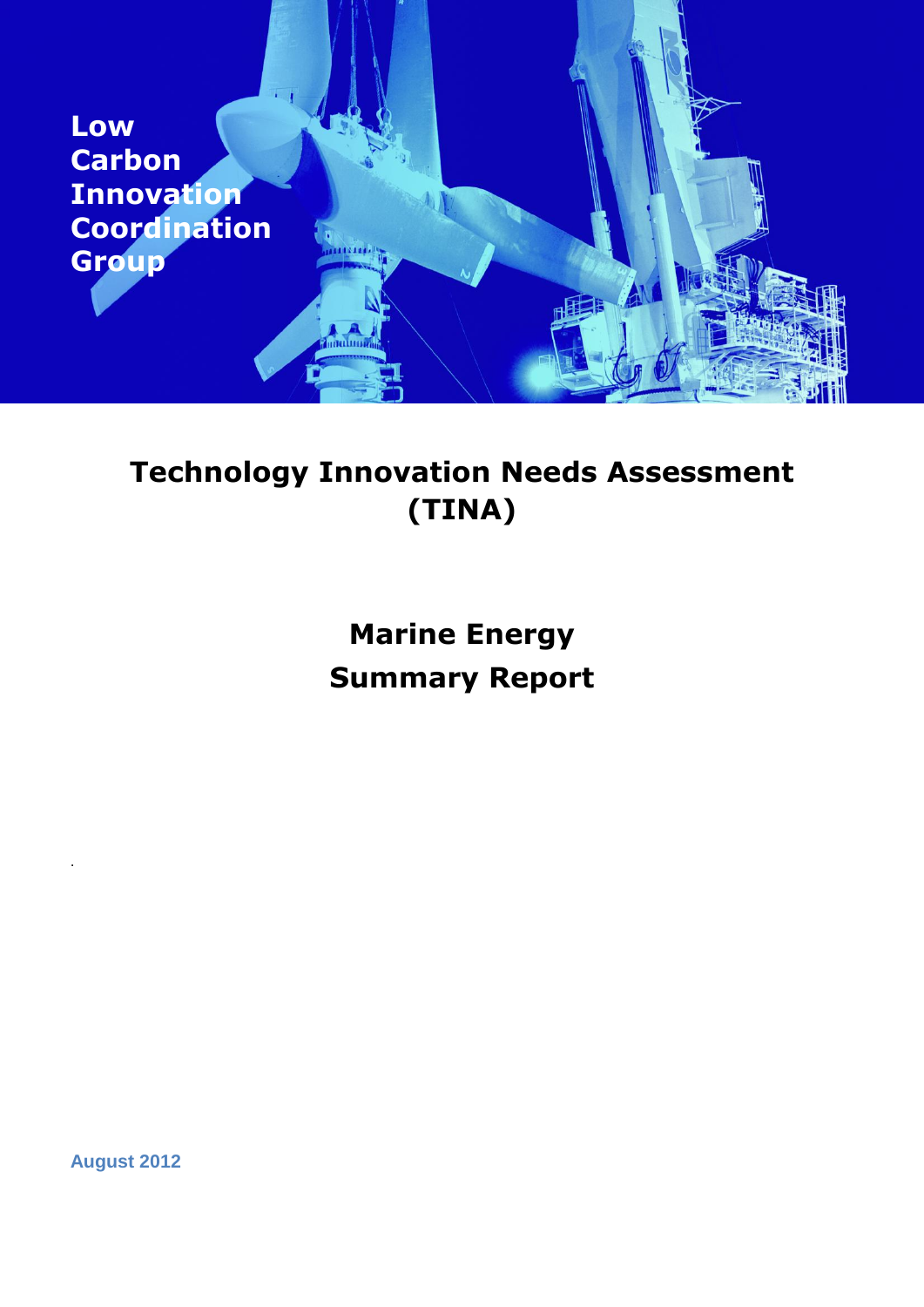## *Background to Technology Innovation Needs Assessments*

*The TINAs are a collaborative effort of the Low Carbon Innovation Co-ordination Group (LCICG), which is the coordination vehicle for the UK's major public sector backed funding and delivery bodies in the area of 'low carbon innovation'. Its core members are the Department of Energy and Climate Change (DECC), the Department of Business, Innovation and Skills (BIS), the Engineering and Physical Sciences Research Council (EPSRC), the Energy Technologies Institute (ETI), the Technology Strategy Board (TSB), the Scottish Government, Scottish Enterprise, and the Carbon Trust. The LCICG also has a number of associate members, including the Governments of Wales and Northern Ireland, Ofgem, the Crown Estate, UKTI, the Department for Transport, the Department for Communities and Local Government, the Ministry of Defence, and the Department for Environment, Food and Rural Affairs.*

*The TINAs aim to identify and value the key innovation needs of specific low carbon technology families to inform the prioritisation of public sector investment in low carbon innovation. Beyond innovation there are other barriers and opportunities in planning, the supply chain, related infrastructure and finance. These are not explicitly considered in the TINA's conclusion since they are the focus of other Government initiatives, in particular those from the Office of Renewable Energy Deployment in DECC and from BIS.*

*This document summarises the Marine Energy TINA analysis and draws on a much more detailed TINA analysis pack which will be published separately.*

*The TINAs apply a consistent methodology across a diverse range of technologies, and a comparison of relative values across the different TINAs is as important as the examination of absolute values within each TINA.*

*The TINA analytical framework was developed and implemented by the Carbon Trust with contributions from all core LCICG members as well as input from numerous other expert individuals and organisations.*

*Disclaimer – the TINAs provide an independent analysis of innovation needs and a comparison between technologies. The TINAs' scenarios and associated values provide a framework to inform that analysis and those comparisons. The values are not predictions or targets and are not intended to describe or replace the published policies of any LCICG members. Any statements in the TINA do not necessarily represent the policies of LCICG members (or the UK Government).*















**Technology Strategy Board** Driving Innovation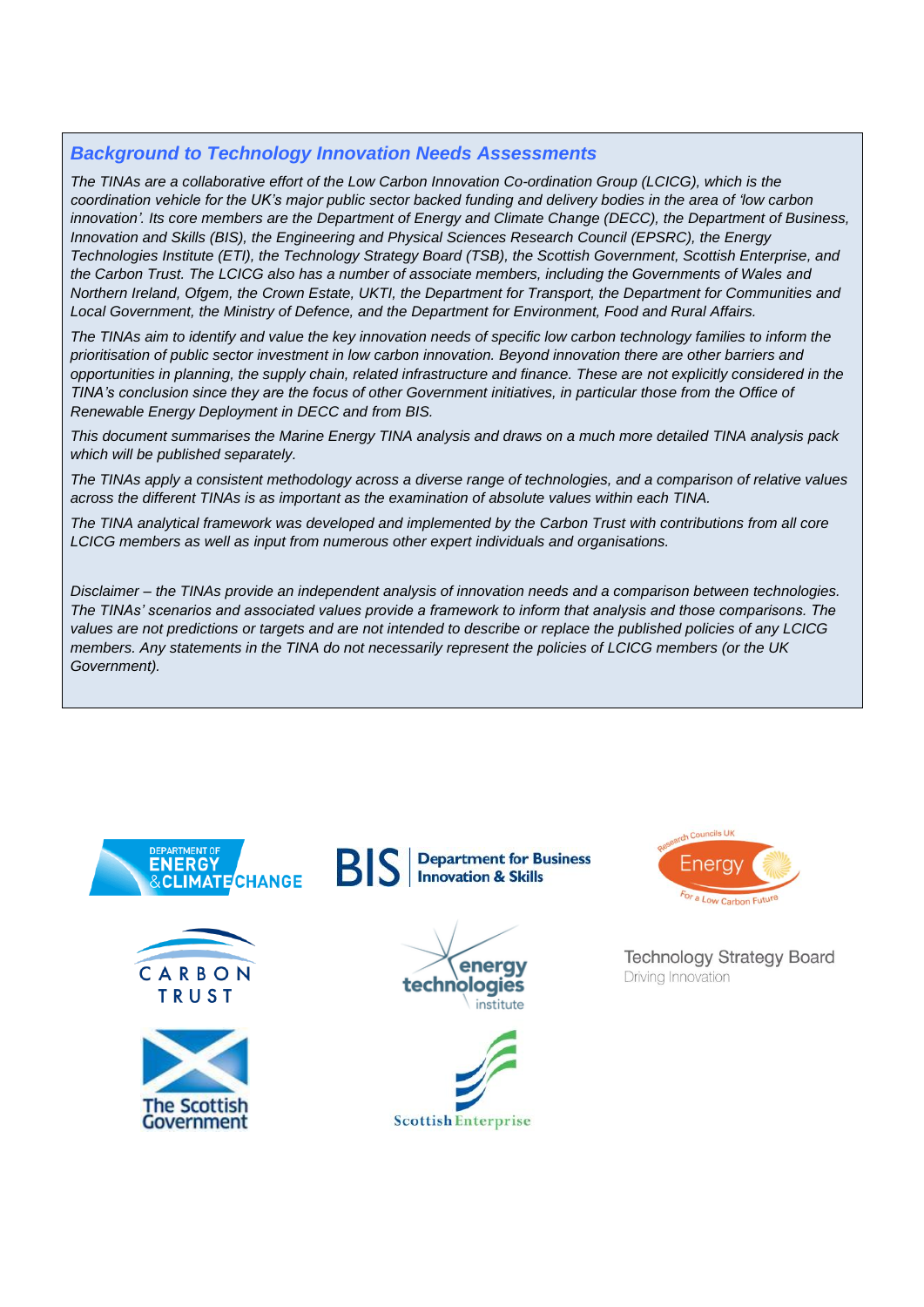## **Key findings**

<span id="page-2-0"></span>**Marine energy could make a meaningful contribution to the UK energy mix from around 2025. Cost of energy generated will need to reduce by 50-75% to around £100/MWh within this timeline if marine energy is to compete with offshore wind and other technologies. This pathway is ambitious but conceivable and only possible with significant innovation. If successful, innovation in Marine energy could save the energy system c.£3 - 8bn<sup>1</sup> and help create a UK industry that could contribute an estimated £1 - 4bn to GDP up to 20502. Achieving this value requires continued support in prioritised innovation areas.**

| <b>Potential</b>                                   |           | The UK has a large natural resource of marine energy - energy from waves and from tidal streams.                                                                                                                                                                                                                                                                                                                                                                                                                                                                                                                                                                  |
|----------------------------------------------------|-----------|-------------------------------------------------------------------------------------------------------------------------------------------------------------------------------------------------------------------------------------------------------------------------------------------------------------------------------------------------------------------------------------------------------------------------------------------------------------------------------------------------------------------------------------------------------------------------------------------------------------------------------------------------------------------|
| role in the<br>UK's<br>energy<br>system            | $\bullet$ | Successfully harnessing this energy has the potential to deliver over 75 TWh/y (which is over 10% of the<br>UK's forecast electricity needs in 2050) whilst helping to meet our GHG emissions and renewable energy<br>targets and reducing reliance on gas imports.                                                                                                                                                                                                                                                                                                                                                                                               |
|                                                    |           | The eventual role of marine energy in the UK energy system is currently uncertain. Marine energy systems<br>are still at the relatively early stages of technology development and demonstration, with significant<br>uncertainty about their ultimate costs and risks. Deployment scenarios range from almost no marine<br>energy to over 20GW in the UK by 2050.                                                                                                                                                                                                                                                                                                |
|                                                    | $\bullet$ | Most deployment would occur post-2020, and levels of deployment this decade will not be sufficient to<br>have a major impact on 2020 renewable energy or carbon emissions targets.                                                                                                                                                                                                                                                                                                                                                                                                                                                                                |
| <b>Cutting</b><br>energy<br>costs by<br>innovating |           | The cost of marine energy will need to reduce by 50-75% by around 2025 if it is to compete with offshore<br>wind power and other technologies. Whilst whole arrays have not yet been developed, we estimate that<br>the current costs of marine energy are of the order of £350-400/MWh for wave and £200-300/MWh for<br>tidal. These compare to current offshore wind costs of £140-180/MWh with cost reduction pathways to<br>£100/MWh by 2020 established and validated with key industry players.                                                                                                                                                             |
|                                                    |           | This level of cost reduction of marine energy is ambitious but conceivable with significant economies of<br>scale and innovation (combined with supply chain optimisation and appropriate financing). This<br>assessment is based on a broad range of expert sources, in turn informed by what has been learnt from<br>historical demonstrations and modelling of future arrays. It would require a large scale (at least 200MW)<br>array installation to be deployed by 2025 and a significantly optimised marine energy system that<br>incorporates multiple innovations, combining to deliver the maximum level of cost and risk reduction<br>deemed possible. |
|                                                    | $\bullet$ | If marine energy reaches parity on costs and risks with offshore wind by 2025, cost of energy generated<br>(of both technologies) could potentially fall further to c.£60/MWh by 2050, which could make them cost<br>competitive with nuclear, and fossil fuels with CCS.                                                                                                                                                                                                                                                                                                                                                                                         |
|                                                    | $\bullet$ | Successfully implementing this innovation in marine energy could reduce deployment costs in the UK by<br>between £3 - 8bn1.                                                                                                                                                                                                                                                                                                                                                                                                                                                                                                                                       |
| Green<br>growth                                    |           | There is similar uncertainty in the global market, with deployment scenarios ranging from almost no marine<br>energy to over 180GW by 2050.                                                                                                                                                                                                                                                                                                                                                                                                                                                                                                                       |
| opportunity                                        | $\bullet$ | The UK is uniquely well positioned to capture market share, potentially c.15% of the global market, driven<br>in particular by favourable resources and the current dominance of UK device developers.                                                                                                                                                                                                                                                                                                                                                                                                                                                            |
|                                                    | $\bullet$ | If marine deploys globally and if the UK successfully competes in this global market to achieve the market<br>share above, then marine energy could contribute £1.4 – 4.3bn <sup>3</sup> to UK GDP up to 2050.                                                                                                                                                                                                                                                                                                                                                                                                                                                    |

 $\overline{a}$ 

 $1$  Cumulative (2010-2050) present discounted values for medium-high deployment scenarios of  $7 - 13$ GW in the UK by 2050. There would be no savings from innovation in a low/zero deployment scenario and up to £17bn in a very high scenario of 27GW in the UK by 2050. Depending on counterfactual methodology (see below), these values could be ~60% lower i.e., roughly £1-3bn (medium-high).

 $2$  Cumulative (2010-2050) present discounted values for medium-high scenarios.

<sup>&</sup>lt;sup>3</sup> Medium – high deployment scenarios; Note that our low scenario is defined as zero Marine energy deployment.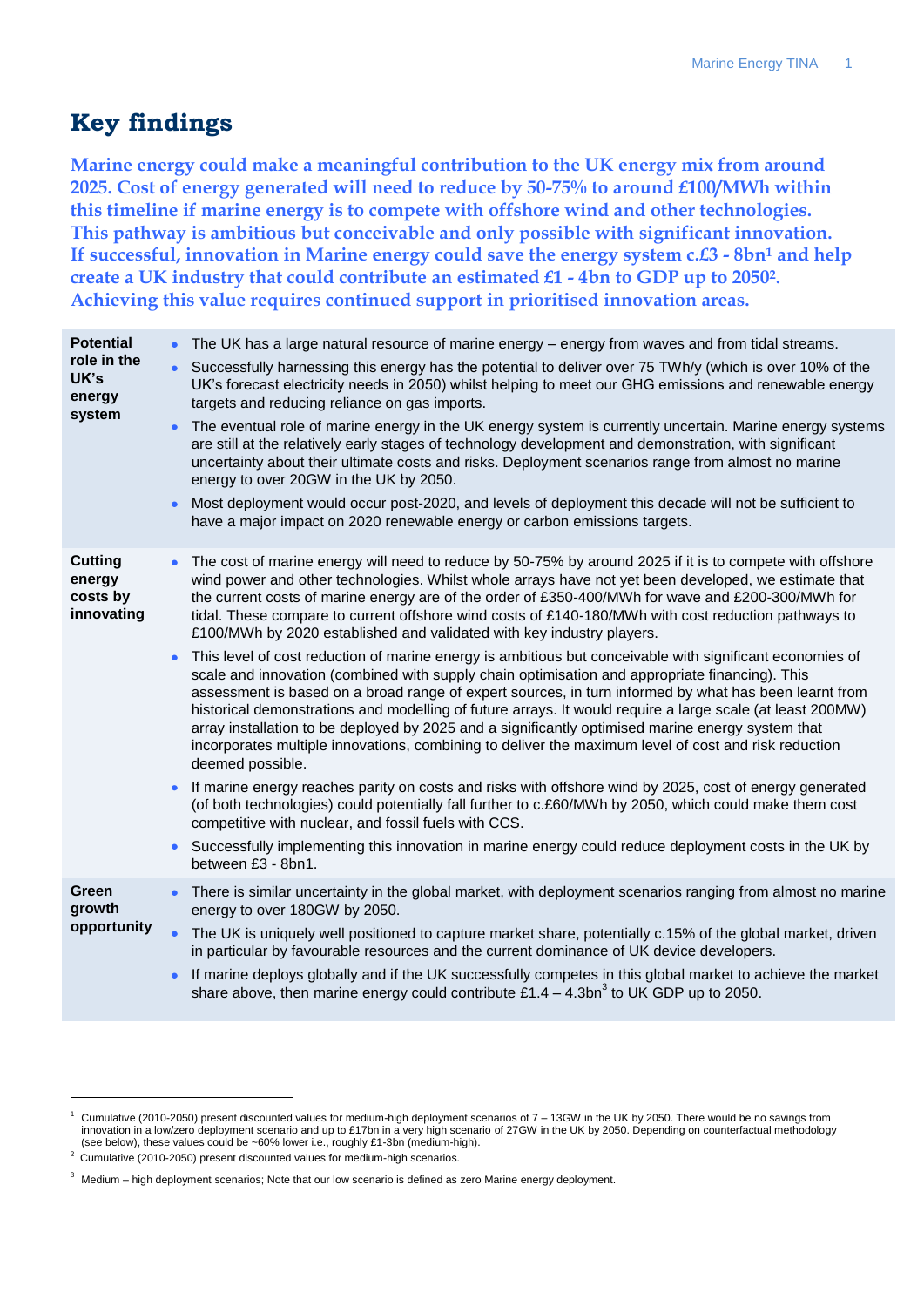| The case<br>for UK<br>public<br>sector<br>intervention                               |           | To unlock this opportunity there is a strong case for targeted public sector intervention to catalyse private<br>sector investment – there are significant market failures to innovation and the UK cannot rely on other<br>countries to develop the technologies within the required timescales:<br>- There are on-going market failures, including demand uncertainty (negative externalities), infrastructure<br>conditions (public good effects), insufficient payback on early stage R&D and insufficient collaboration<br>and knowledge sharing (positive externalities, asymmetric information and IP spillover).<br>The UK cannot rely on other countries to develop these technologies for us - marine energy will not<br>achieve the required cost reduction within the window of opportunity outlined above without UK public<br>sector intervention; it would take too long for other countries to catch up the UK. In addition, the UK<br>requires specific technology solutions, in particular for foundations and installation systems, to address<br>its specific resource conditions.                                                                                                                                                                                                                                                                                                                                                                                                                                                                                                                                                                                                                                                                                                                                                                                                                                                                                                                                                                                                                                                                                                                                                                                                                                                                                                                                                                                                                                                                                                                                                                            |
|--------------------------------------------------------------------------------------|-----------|-----------------------------------------------------------------------------------------------------------------------------------------------------------------------------------------------------------------------------------------------------------------------------------------------------------------------------------------------------------------------------------------------------------------------------------------------------------------------------------------------------------------------------------------------------------------------------------------------------------------------------------------------------------------------------------------------------------------------------------------------------------------------------------------------------------------------------------------------------------------------------------------------------------------------------------------------------------------------------------------------------------------------------------------------------------------------------------------------------------------------------------------------------------------------------------------------------------------------------------------------------------------------------------------------------------------------------------------------------------------------------------------------------------------------------------------------------------------------------------------------------------------------------------------------------------------------------------------------------------------------------------------------------------------------------------------------------------------------------------------------------------------------------------------------------------------------------------------------------------------------------------------------------------------------------------------------------------------------------------------------------------------------------------------------------------------------------------------------------------------------------------------------------------------------------------------------------------------------------------------------------------------------------------------------------------------------------------------------------------------------------------------------------------------------------------------------------------------------------------------------------------------------------------------------------------------------------------------------------------------------------------------------------------------------------------|
| <b>Potential</b><br>priorities to<br>deliver the<br>greatest<br>benefit to<br>the UK | $\bullet$ | Innovation support across various stages of technology development is needed to play a role in reducing<br>cost of energy and risk, with the later stages having the highest innovation costs:<br>Initial deployment of first arrays: To demonstrate proof of value and a viable cost reduction pathway,<br>support is required to move technologies beyond single device demonstration and into first arrays<br>(c.5MW). In the longer term, first array development of second generation technologies may be<br>required in order to prove solutions for more difficult conditions (e.g. deeper water).<br>R&D to address the challenges identified in first arrays such as cabling, multi-array deployment,<br>device interactions, and the cost and risk reduction required to make first arrays viable. These areas<br>are likely to provide opportunities for collaborative R&D.<br>R&D for technologies at earlier stages of development. For tidal energy, R&D is required on system<br>integration and evolution of component level capabilities. For wave energy, as well as system level<br>R&D, it is possible that new and better concepts will be required at the component and device level.<br>This R&D is likely to be at relatively low cost compared to demonstration and deployment and will drive<br>the step-change cost reductions required to meet the full cost reduction potential.<br>Demonstration at full scale of devices that are currently in earlier stages of development that<br>prove their viability, although the extent of support required is uncertain.<br>Public intervention should focus on increasing collaboration and integration of RD&D to address the<br>market failures outlined above. It should also join up innovation programmes with supply chain and<br>infrastructure development.<br>Marine energy systems can be thought of in their sub-areas; the following sub-areas appear to have the<br>greatest innovation potential:<br>- Wave and tidal: system optimisation and installationWave only: the structure & prime mover (those<br>aspects of the device that capture energy).<br>The LCICG members have provided significant support to marine energy in the UK. They expect to invest<br>up to an estimated £60m-£80m $4$ of public sector funding over the next 3-4 years, leveraging 1-3 times that<br>from the private sector.<br>Achieving the full benefit from innovation over the following 4-10 years will require significant ongoing UK<br>and European Union public sector funding, scaling up support for a prioritised set of technology<br>innovations as they move from design to demonstration. |

-

<sup>&</sup>lt;sup>4</sup> This figure does not include devolved administration funding.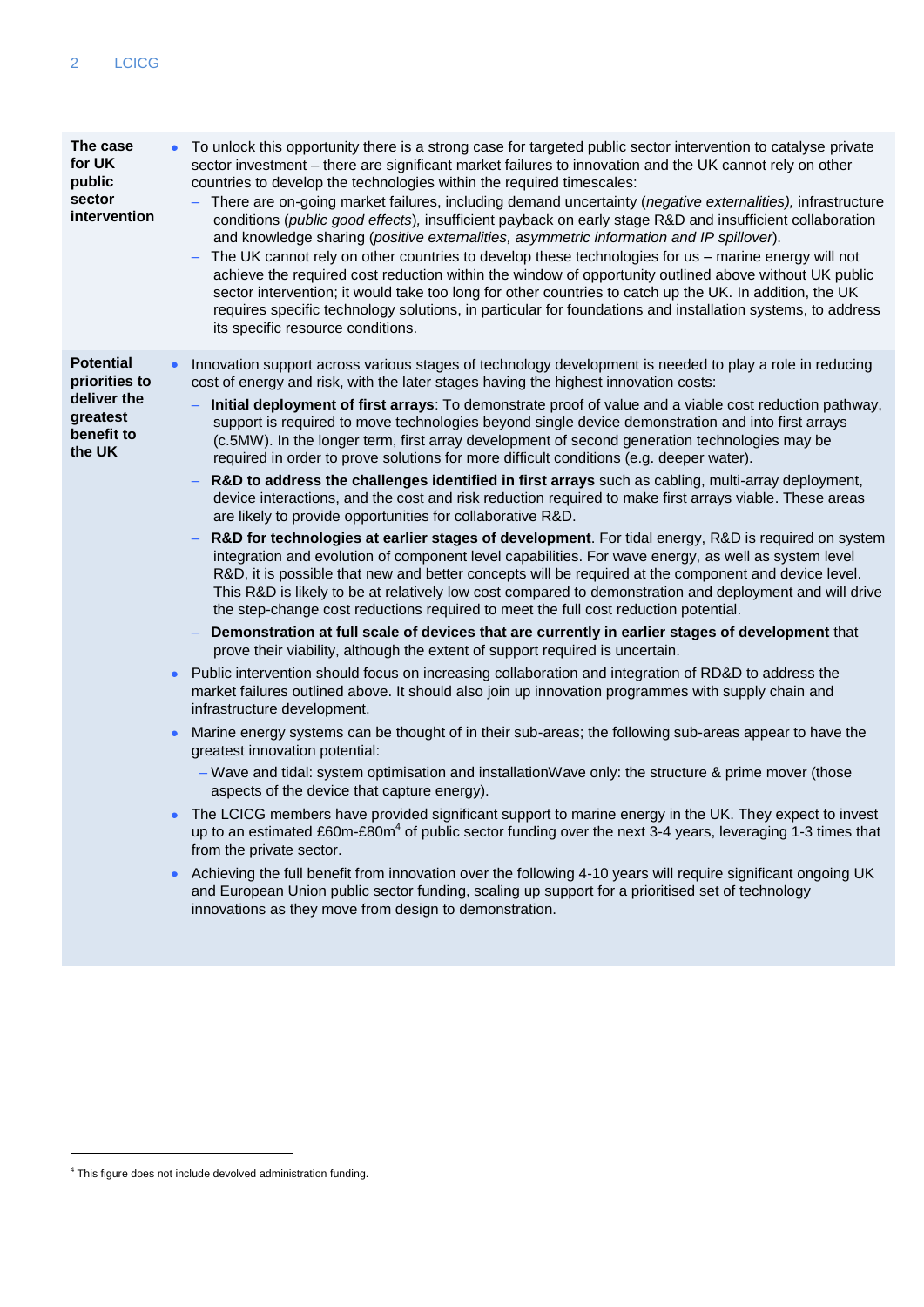#### *Chart 1 Marine energy value of innovation and key support needs – summary by sub-area*

**The critical innovation support needs (as outlined above) revolve around proving the scalability and value of full devices and arrays, with significant cost improvements expected from optimisation of the system as a whole (across sub-areas).With this in mind, we perform a rough breakdown across the sub-areas of marine energy technologies to identify those with the largest potential for improvement.**

| Sub-area                 | <b>Value in meeting</b><br>emissions<br>targets at low<br>$\cos t$ £bn <sup>3</sup> | Value in<br><b>business</b><br>creation £bn <sup>6</sup> | Key needs for public sector innovation activity/investment                                                                                                                                                                                                                 |
|--------------------------|-------------------------------------------------------------------------------------|----------------------------------------------------------|----------------------------------------------------------------------------------------------------------------------------------------------------------------------------------------------------------------------------------------------------------------------------|
|                          |                                                                                     |                                                          | Use of alternative materials<br>$\bullet$                                                                                                                                                                                                                                  |
| <b>Structure &amp;</b>   |                                                                                     |                                                          | Manufacturing methods<br>Evolution of component level capabilities e.g. high integrity tidal                                                                                                                                                                               |
| prime mover              | $1.2(0 - 3.5)$                                                                      | $0.4(0 - 1.3)$                                           | turbine blades                                                                                                                                                                                                                                                             |
|                          |                                                                                     |                                                          | (Wave only) New and better design concepts and structural<br>$\bullet$<br>configurations                                                                                                                                                                                   |
|                          |                                                                                     |                                                          | Improved yield through control systems<br>$\bullet$                                                                                                                                                                                                                        |
| <b>Power take-off</b>    | $0.5(0 - 1.5)$                                                                      | $0.3(0 - 1.0)$                                           | Develop disruptive new technologies to advance approaches to<br>$\bullet$<br>drivetrain and power take-off systems                                                                                                                                                         |
| <b>Foundations &amp;</b> |                                                                                     |                                                          | Moorings & seabed structures require design optimisation to<br>improve durability & robustness and reduce costs, particularly                                                                                                                                              |
| moorings                 | $0.1(0 - 0.4)$                                                                      | $0.1(0 - 0.2)$                                           | for deep water tidal                                                                                                                                                                                                                                                       |
|                          |                                                                                     |                                                          | Improved station-keeping technologies                                                                                                                                                                                                                                      |
| <b>Connection</b>        | $0.1 (0 - 0.3)$                                                                     | $0.1$ (0- 0.4)                                           | Development of next generation cables, connectors and<br>$\bullet$<br>transformers, including using higher voltage HVAC or HVDC<br>and developing wet mate connectors (connectors that allow<br>connections and installation in wet conditions) for marine<br>applications |
|                          |                                                                                     |                                                          | Installation techniques including vessels that are suited for<br>$\bullet$<br>deeper water and large scale installations at lower costs:                                                                                                                                   |
| <b>Installation</b>      | $0.5(0 - 1.5)$                                                                      | $0.2(0 - 0.6)$                                           | Wave: alternative intervention solutions which allow faster<br>$\circ$                                                                                                                                                                                                     |
|                          |                                                                                     |                                                          | deployment using lighter weight (cheaper) vessels<br>Tidal: effective drilling techniques that are less prone to the<br>$\circ$                                                                                                                                            |
|                          |                                                                                     |                                                          | fundamental challenges of operating in the tidal current                                                                                                                                                                                                                   |
|                          |                                                                                     |                                                          | Improved lifecycle design                                                                                                                                                                                                                                                  |
| <b>O&amp;M</b>           | $0.3(0 - 0.7)$                                                                      | $0.25(0 - 0.75)$                                         | Access technologies for O&M, retrieval rather than on-site<br>intervention and remote monitoring                                                                                                                                                                           |
| <b>Total</b>             | £2.8bn $(0 - 8.0)$                                                                  | £1.4bn $(0 -$<br>4.3)                                    | 5 yr Investment: High tens to over one hundred million<br>GBP, leveraging 1-3 times that in private investment                                                                                                                                                             |
| Benefit of UK            | High                                                                                |                                                          |                                                                                                                                                                                                                                                                            |

public sector activity/investment<sup>7</sup>

-

Medium Low

N.B. Of the £2.8bn value in meeting emissions targets at low cost, £0.7bn comes from improvements in capacity factor, significantly driven by system optimisation.

<sup>&</sup>lt;sup>5</sup> 2010-2050 Medium deployment / High improvement (L/H – H/H)

 $6$  2010-2050 with displacement; Medium deployment / High improvement (L/L – H/H)

 $^7$  Taking into account the extent of market failure and opportunity to rely on another country but without considering the costs of innovation support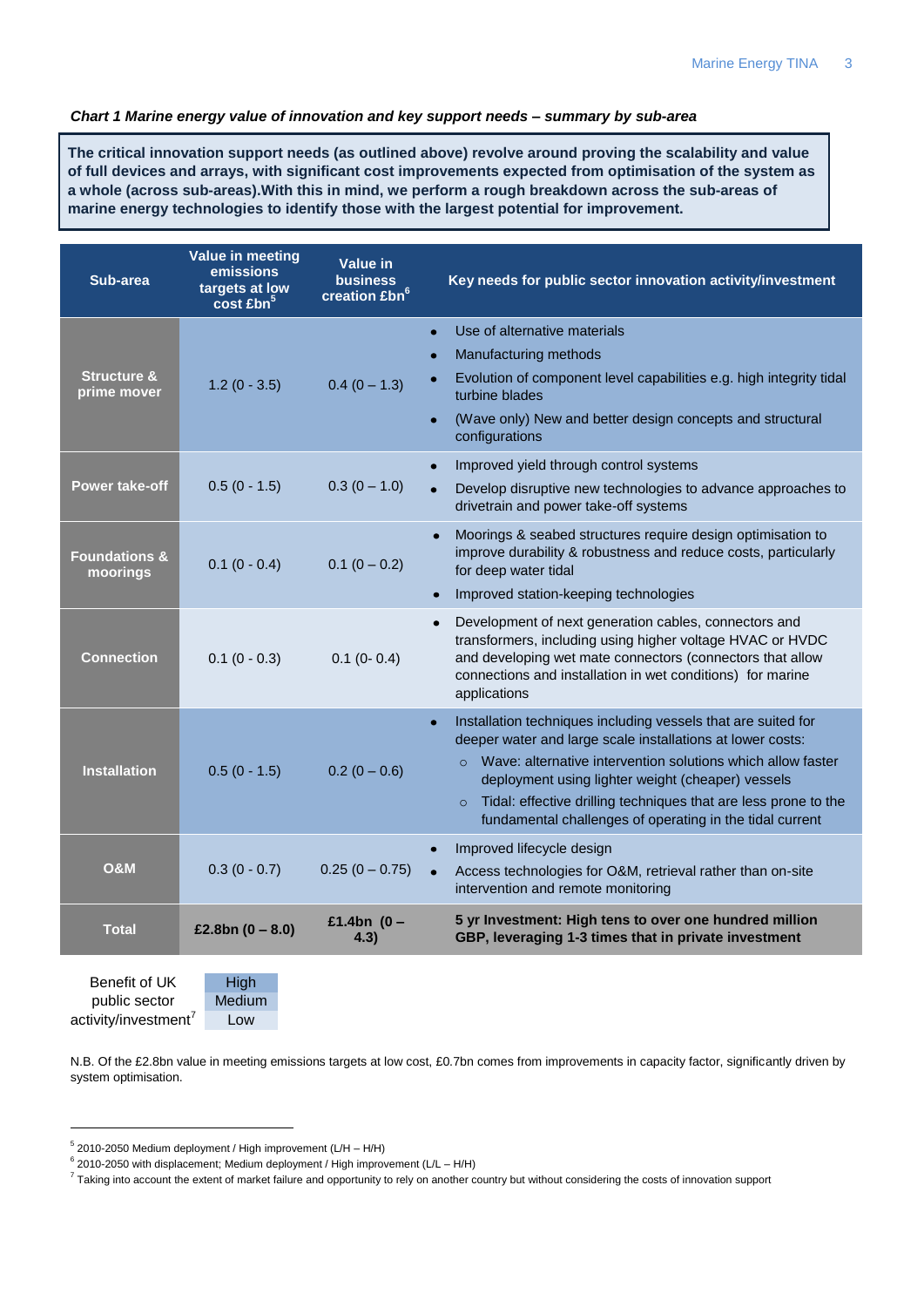## **1. Marine energy could usefully contribute to the UK energy mix from the 2020s**

Marine energy is defined for this TINA as two types of technology: extraction of energy from waves and from currents created by the ebb and flow of the tides around the UK shoreline.

From our best current knowledge the feasibly exploitable resource by 2050 could deliver around 40-50TWh/year of electricity for wave and 20-30TWh/year for tidal (although estimates vary significantly). This can be compared to current UK electricity consumption of around 360TWh/year and could meet over 10% of expected 2050 $^8$  total UK electricity needs. The best resource is located in relatively inhospitable locations far off the North West Coast of Scotland for wave and in water deeper than 40m, with peak currents in excess of 4.5 metres/second, for tidal (for example in the Pentland Firth). Included in the totals are other lesser but still useful resources, for example in the Atlantic off the coast of Cornwall for wave or the Alderney races for tidal. Wave and tidal energy are variable; tidal energy is predictable though peak power delivery does not necessarily correspond with peak demand.

Marine energy technologies are not yet commercial. Only 6 technologies (2 wave, 4 tidal) have been deployed at full scale demonstration, with an additional 3 devices expected to do so over the next year (1 wave, 2 tidal). A further 10-17 developers are at early demonstration/scale testing and a further 25-35 developers are still at the applied research stage (completing tank testing; many of these technologies will never progress to full scale stage).

Designs for wave energy have not yet converged. There are a variety of device concepts including oscillating water columns, overtopping devices, point absorbers, terminators, attenuators as well as flexible structures. Tidal devices have converged to a greater extent, with most designs now based around horizontal axis turbines, which share some similarities to wind turbines. There are some earlier stage designs still looking at the potential for vertical axis turbines, hydrofoils and Venturi-effect devices, in some case for niche applications.

Given the relatively early stage of marine energy technology, there is some uncertainty about its eventual role. The TINA project used a number of energy model runs to develop potential UK deployment scenarios. These scenarios aim to capture the full range of feasible deployment scenarios, and are neither forecasts for the UK nor targets for policy makers<sup>9</sup>.

The deployment scenarios were generated using CCC MARKAL runs for the fourth carbon budgets, DECC 2050

-

calculator scenarios, and customised runs of the ESME model. This determines how much capacity is required across the generation mix to meet energy demand and emissions reduction targets based on the constraints outlined above. From these, four were used in the course of the analysis:

- **Low scenario** (0GW by 2050): A significant number of model runs did not show any deployment of marine sources in the UK. These runs met energy requirements through nuclear, wind and CCS deployment, and significant energy efficiency gains. Such an outcome was not as a result of 'extreme' assumptions.
- **Medium scenario** (4GW wave/2.5GW tidal by 2050): This level of deployment was generated when assuming either heightened demand, or constraints on the effectiveness of renewable heat technologies (primarily heat pumps).
- **High scenario** (8GW wave/5GW tidal by 2050): This level of deployment was generated in a number of model runs. Assumptions include constraints on onshore wind (limited public acceptance), CCS (significantly delayed deployment, or much higher costs), bioenergy availability, and/or offshore wind (limited cost reduction) or accelerated improvement of marine technologies.
- **Very high scenario** (17GW wave/10GW tidal by 2050): This scenario assumes accelerated improvement of marine technologies accompanied by strict constraints on biomass availability and deployment of nuclear. This *did* involve a relatively "extreme" combination of constraints compared to most other modelling runs.

The medium 4GW wave/2.5GW tidal by 2050 scenario is used in the analyses in sections 2 and 3, estimating the value from meeting targets at lowest cost and value to UK through business creation. It is appropriate as a proxy for a probability-weighted average of the potential capacity scenarios. In reality, it is more likely to be more a case of "all or nothing" – that either the industry will be successful at reducing costs and improving performance and achieve the higher scenarios or not be successful and achieve very little/no deployment rather than end up somewhere in-between.

Finally, given the high uncertainty for both wave and tidal. their relative deployments reflect a scenario where *both*  succeed. Nevertheless, it is important to keep in mind that if one *or* the other were to succeed, its deployment would likely be closer to the high or very high deployment scenarios.

<sup>&</sup>lt;sup>8</sup> Based on CCC scenarios of electricity demand

 $9$  By trying to capture the full range of uncertainty over the mid to long term to inform innovation policy, these indicative deployment levels were not precisely aligned with UK government short and mid-term targets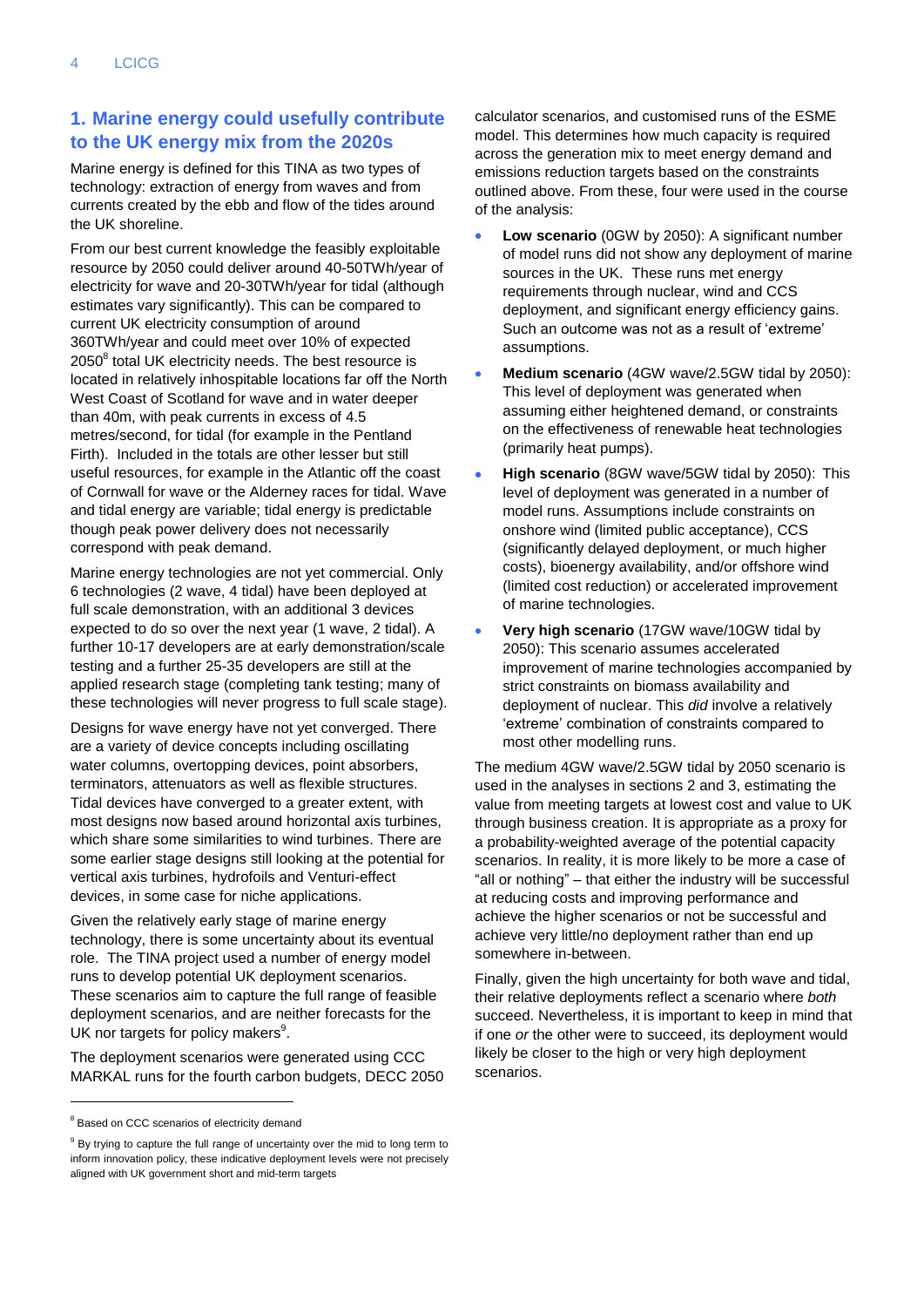## **2. Cutting costs by innovating**

## **Current costs**

Marine energy technologies generate electricity and need to compete with other low carbon generation technologies on the cost of electricity and their other characteristics. Concepts for the design, operation and maintenance of whole arrays have not yet been developed, but we estimate that current costs are of the order of £200- 300/MWh for tidal and £250-400/MWh for wave.

In other words, tidal is currently cheaper than wave but both are still significantly in excess of other more proven technologies.

The cost of energy for marine energy systems can be attributed to a number of sub-areas: structure & prime mover, power take-off, connection, foundations & moorings, installation and O&M. For wave the structure & prime mover constitutes the largest share of costs (c.30%). For tidal, installation has the largest share (c.35%). (See [Chart 2.](#page-6-0))

| Sub-area                              |                                                                                                                                                                                                                     | % $COE^{10}$ |              |  |
|---------------------------------------|---------------------------------------------------------------------------------------------------------------------------------------------------------------------------------------------------------------------|--------------|--------------|--|
|                                       | <b>Descriptions</b>                                                                                                                                                                                                 | <b>Wave</b>  | <b>Tidal</b> |  |
| <b>Structure &amp;</b><br>prime mover | The fluid mechanical process by which the device captures energy from the<br>٠<br>ocean. Can be through oscillation or rotation.                                                                                    | c.30%        | c.15%        |  |
| <b>Power take-off</b>                 | Technology by which kinetic energy is converted to electrical energy. Can be<br>$\bullet$<br>directly to electricity, via a rotary electric generator or a linear electric<br>generator, or via a hydraulic system. | c.20%        | c.10%        |  |
| <b>Connection</b>                     | Method by which energy is transferred to shore. Can be an electrical<br>٠<br>connection (HVAC or HVDC) or, in some cases, a hydraulic connection.                                                                   | c.5%         | c.15%        |  |
| <b>Foundations</b><br>& moorings      | Manner in which the device is held in place. Can be a moored, floating<br>$\bullet$<br>structure (moorings can be flexible or rigid) or a sea-bed structure, e.g. gravity-<br>based or foundations.                 | c.10%        | c.10%        |  |
| Installation                          | Process by which the device is installed. Will be influenced by the device<br>٠<br>location and station keeping method.                                                                                             | c.10%        | c.35%        |  |
| <b>O&amp;M</b>                        | Operation & maintenance of the device over its lifetime. This will also be<br>٠<br>influenced by the location of the device and its foundation.                                                                     | c.25%        | c.15%        |  |

#### <span id="page-6-0"></span>*Chart 2 Overview of marine energy sub-areas*

Source: Marine Energy Challenge, Future Marine Energy, Carbon Trust Marine Energy Accelerator, Carbon Trust analysis

## <sup>10</sup> Cost of Energy

-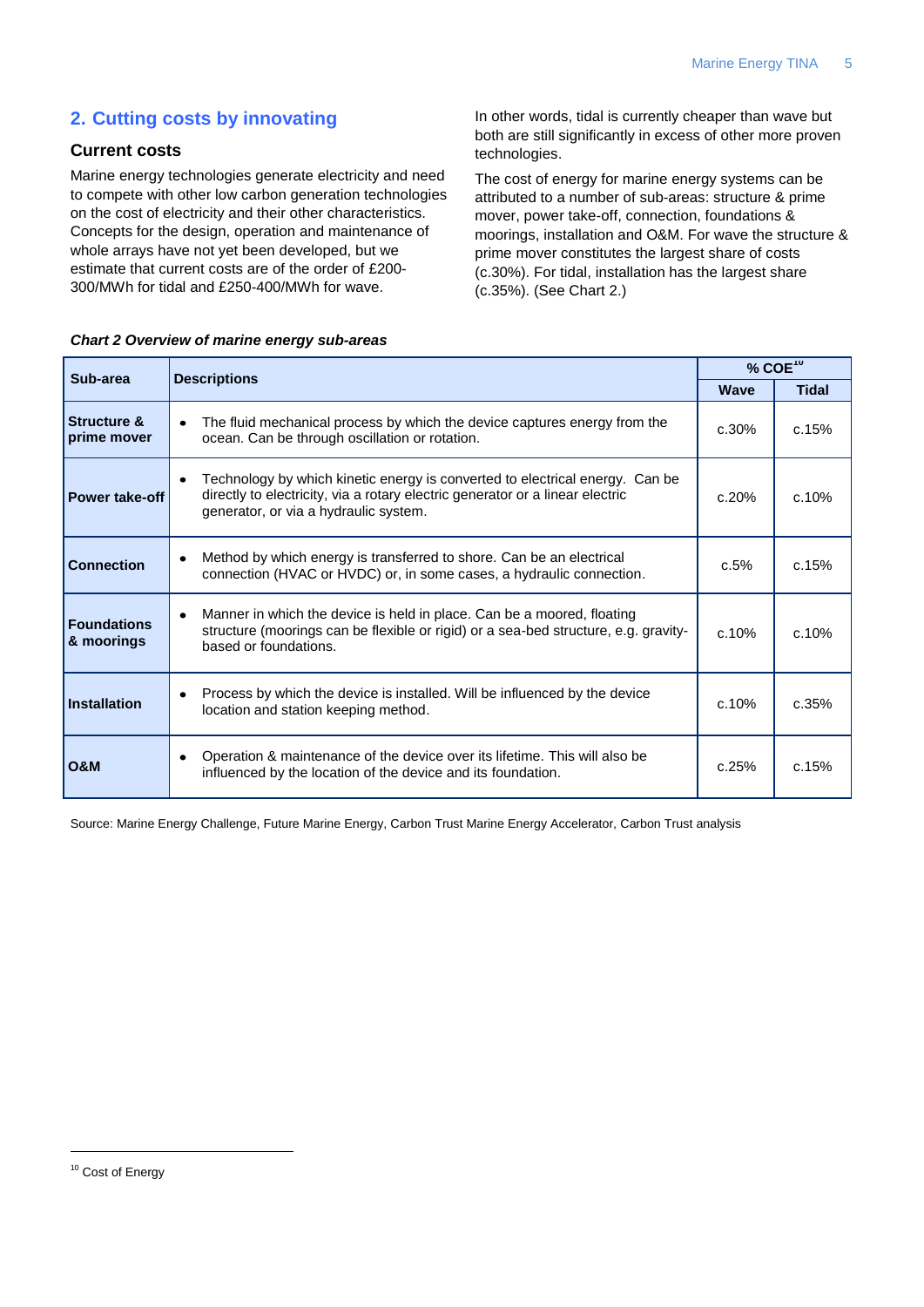## **Cost savings through economies of scale and innovation**

In assessing the potential deployability of Marine, and its positive contribution to reducing the costs of a "low carbon" energy system, we use offshore wind as our UK renewable benchmark. Offshore wind has been estimated to be capable of delivering power at £140/MWh for current sites and up to £180/MWh for future sites that are farther from shore, using current technologies. The path to offshore wind arrays which can generate at £100/MWh has been established and validated with key industry players and the UK has perhaps 900TWh/year of fixed and floating offshore wind resource, potentially accessible by 2050. There are further foreseeable innovations in offshore wind which could reduce costs to as low as £65/MWh over that time period<sup>11</sup>. It is therefore credible to believe that offshore wind could compete on a naked carbon price basis with nuclear fission and fossil fuels with CCS over the period.

If the marine energy technologies do not establish a path to generation costs of £100/MWh for first of a kind large scale (at least 200MW) array installation in typical UK resource locations by 2025, it is hard to see how any momentum could be sustained.

It is possible that wave or tidal will not succeed in meeting the challenge, and our current assessment is that success remains possible but very challenging and would be significantly more likely with carefully designed innovation support for developing robust and costeffective systems. The TINA focuses on opportunities for innovation support, but it is important to note that overall success will also depend on building industry capacity and planning to make suitable infrastructure accessible on a timely and affordable basis.

Achieving this cost reduction pathway would require a large scale (at least 200MW) array installation deployed by 2025 with a significant optimised marine energy system that incorporates multiple innovations, combining to deliver the 50-75% reduction in cost of energy required by 2025. Our analysis has identified potential sources of cost reduction of this scale[. Chart 3](#page-8-0) details these, allocating the cost savings to each sub-area. [Chart 3](#page-8-0) also illustrates that some subareas, such as installation and foundations & moorings, have greater opportunities for cost reduction than others, such as connection and power take-off.

To achieve this level of innovation requires a combination of demonstration/deployment and targeted R&D:

### *Demonstration & Deployment*

Six devices have been demonstrated at scale. The next stage for those that have been successful and that can make a strong case that their technologies can achieve the cost pathways outlined above is to build and demonstrate the first arrays (1-5MW). This will demonstrate proof of value and a viable cost reduction pathway, including:

- $\bullet$ **Proving that multiple devices work in one location**: This means learning about the potential interaction of multiple devices in one location (such as turbulence effects)
- **Optimising energy yield**: Running back to back device trials allows the optimisation of control systems and strategies to maximise energy generation capabilities
- **Proving potential for achievable commercial cost level**: Deployment of multiple devices drives considerable learning with regards to cost efficiencies in construction and installation. In terms of construction, building multiple devices requires cost efficient procurement, and manufacturing processes (e.g. casting instead of welding). The need for cost efficiency drives similar learnings in installation (i.e. getting better and hence faster at installation)

Achieving the medium or higher deployment scenarios outlined above and achieving the necessary levels of scale economies would require the initial deployment of these first arrays to be completed by around 2015. The first commercial farms (10-15MW) would then need to be deployed by around 2017 and fully commercial farms (c.50MW) by 2019/2020.

This initial tranche of array deployment of fully demonstrated devices may or may not need to be followed by tranches of devices that are currently earlier on in their development, depending on how successful the initial tranche is and any breakthroughs the earlier devices might make.

 $\overline{a}$ 

<sup>&</sup>lt;sup>11</sup>See the "Offshore Wind Power TINA"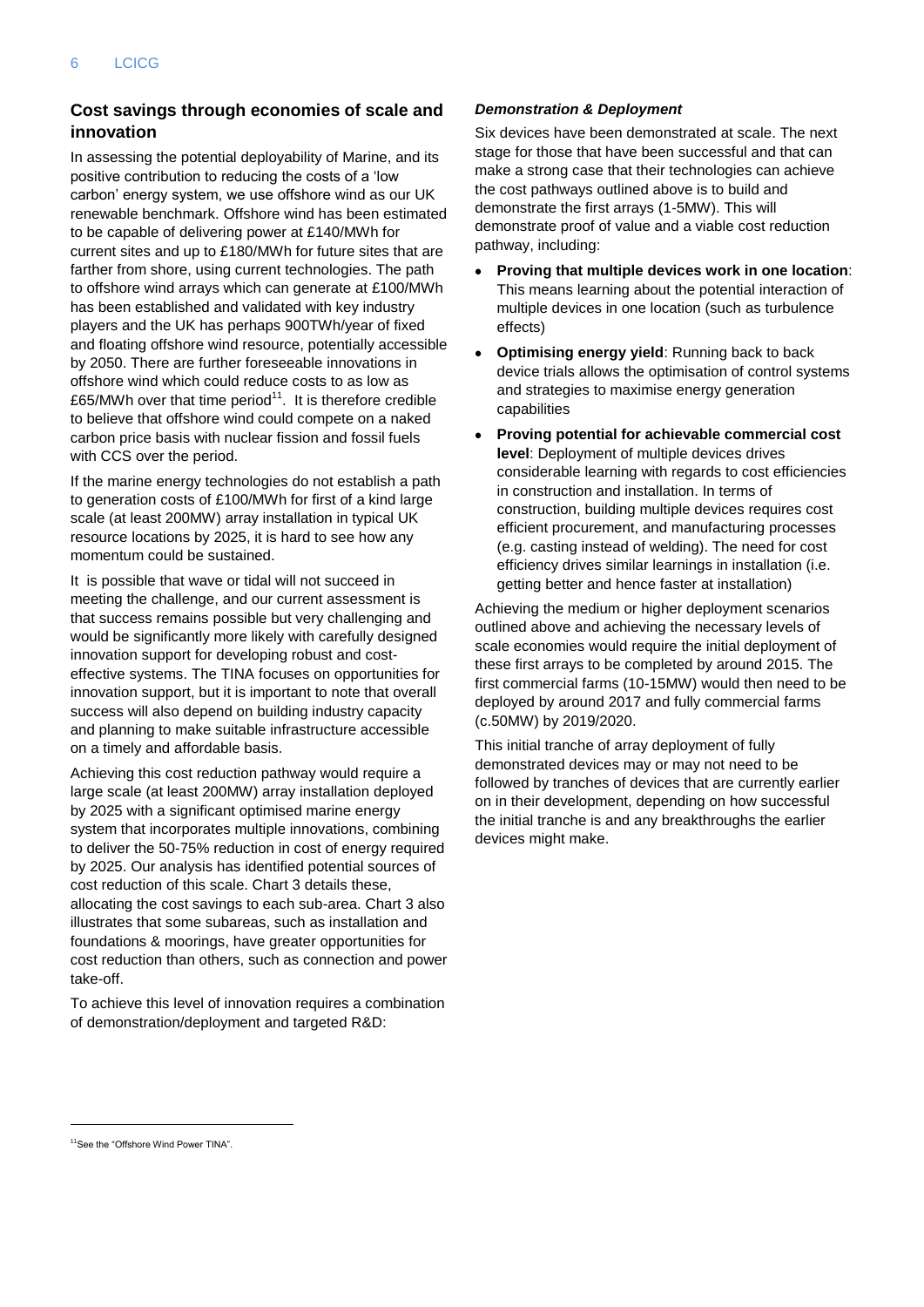*Chart 3 Potential cost savings from innovation by subarea*

| <b>Sub-area</b>                       |                     | <b>Innovation impact -</b><br>reduction in levelised<br>costs, $2020/501$ | Source cost reduction / rationale                                                                                                                                                                                                                                                                                                                                                                                                                                                      |                       |  |  |
|---------------------------------------|---------------------|---------------------------------------------------------------------------|----------------------------------------------------------------------------------------------------------------------------------------------------------------------------------------------------------------------------------------------------------------------------------------------------------------------------------------------------------------------------------------------------------------------------------------------------------------------------------------|-----------------------|--|--|
|                                       | Wave                | <b>Tidal</b>                                                              |                                                                                                                                                                                                                                                                                                                                                                                                                                                                                        |                       |  |  |
| <b>Structure &amp;</b><br>prime mover | c.40%/c.70%         | $c.35\%$ / $c.55\%$                                                       | Improved understanding of at-sea performance is expected to lead to design optimisation and<br>especially reduction in mass of main structures<br>• Innovations in manufacturing processes such as "batch production" of multiple units likely to reduce<br>manufacturing costs and improve design through learning<br>• Use of alterative materials such as GRP (glass-reinforced plastics), rubbers and concrete                                                                     | Emerging              |  |  |
| <b>Power take-</b><br><b>off</b>      | c.35%/c.65%         | c.20%/c.35%                                                               | Improvements in control systems/software will help drive yield improvements in marine<br>applications<br>• Innovation expected in second generation power take-off technologies                                                                                                                                                                                                                                                                                                        | Emerging/<br>Evolving |  |  |
| <b>Foundations</b><br>& moorings      | c.50%/c.85%         | c.40%/c.60%                                                               | Costs of foundations & moorings likely to reduce as <b>efficiencies</b> are made<br>$\bullet$<br>Floating wave devices use conventional mooring systems with arguably little direct cost reduction<br>potential. However, savings are nevertheless expected to stem from improved deployability<br>(see installation)                                                                                                                                                                  | Emerging              |  |  |
| <b>Connection</b>                     | c.15%/c.30%         | c.15%/c.30%                                                               | Cost reductions likely to come from increasing use of bespoke wet mate connectors (connectors<br>that allow connections and installation in wet conditions), more cost reductions as cable laying and<br>DC connections are made more efficiently, and efficiency improvements in device and shoreline<br>transformers                                                                                                                                                                 | Evolving              |  |  |
| Installation                          | c.45%/c.75%         | $c.55\%$ / $c.80\%$                                                       | Wave cost reductions expected to come from development of alternative intervention solutions<br>which allow faster deployment using lower specification (cheaper) vessels<br>Tidal cost reductions expected as gravity bases increasingly replaced by drilled structures. In<br>$\bullet$<br>particular drilling techniques expected which negate the need for expensive and difficult jack<br>up interventions and are less prone to the challenges of operating in the tidal current | Emerging              |  |  |
| <b>O&amp;M</b>                        | $c.50\%$ / $c.85\%$ | c.35%/c.55%                                                               | Improved reliability in design expected to reduce costs significantly<br>Development of new intervention techniques, with retrieval rather than on site-intervention.                                                                                                                                                                                                                                                                                                                  | Emerging              |  |  |
| <b>Total cost</b><br>reduction        |                     | $c.40\%$ /c.70% $c.45\%$ /c.65%                                           | Better provision of ports and infrastructure lead to lower servicing and transport costs                                                                                                                                                                                                                                                                                                                                                                                               |                       |  |  |
| System yield<br>improvement           | 6%                  | 8%                                                                        |                                                                                                                                                                                                                                                                                                                                                                                                                                                                                        |                       |  |  |

<span id="page-8-0"></span>1 Based on learning curve analysis from Carbon Trust Marine Energy Accelerator studies in 2010, subsequently checked and validated in industry workshops

2 Stage of development follows the framework used by Jamasb, Tooraj (2007). "Technical Change Theory and Learning Curves", The Energy Journal 28(3). This defines technologies as ranging across the earliest stage (Emerging) through an intermediate stage (Evolving) through to a final stage (Mature)

3 Incorporated into levelised costs and allocated to sub-area reduction percentages above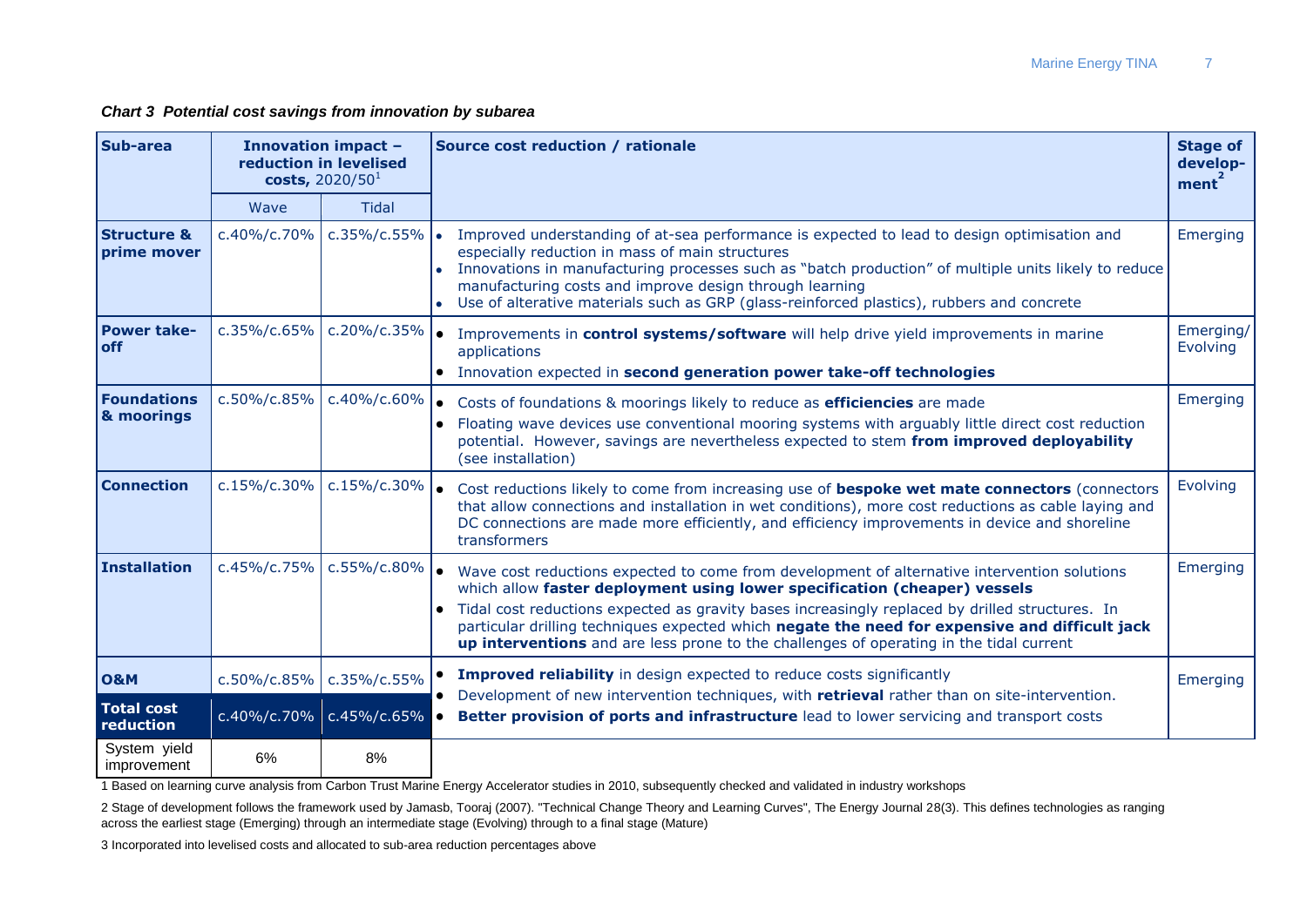#### *Targeted R&D*

Targeted R&D is required to realise the sources of cost reduction outlined in [Chart 3.](#page-8-0)

- **R&D is required to address the challenges identified in first arrays** such as cabling, multi-array deployment, device interactions, and the cost and risk reduction required to make first arrays viable; these areas are likely to provide opportunities for collaborative R&D.
- **R&D is required for technologies at earlier stages of development.** For tidal energy, R&D is required on system integration and evolution of component level capabilities. For wave energy, in addition to system integration it is possible that new and better concepts will be required at the component and device level. This R&D is likely to be at relatively low cost compared to demonstration and deployment and will drive the step-change cost reductions required to meet the full cost reduction potential. Successful earlier stage technologies will then need to demonstrated and deployed as outlined above.

Achieving the level of deployment and innovation above would put wave and tidal energy on the cost reduction pathways shown in Chart 4 below. The initial stage will be a "Proof of value" stage during which levelised costs come down to "Point 1" in the chart, the point at a critical mass of devices have been deployed and reached a potential subsidy level of approximately 2-3 ROCs (depending on electricity prices).

Once the technology has reached this point, the net benefit to the energy system can be estimated against two counterfactuals:

**A**: no further reduction is considered beyond the point of first commercialised costs; and

**B**: costs continue to fall in line with the expected improvements of alternative technologies e.g. offshore wind

The value of innovation can then be assessed as improvement beyond these two counterfactuals:

**C**: costs fall in line with additional technology innovation

N.B. Future costs are uncertain. The cost curves shown in Chart 4 are "aspirational but feasible" scenarios of cost reduction. They are based on learning curve analysis, the results of which are consistent with marine energy achieving the path to £100/MWh by 2025 which is required to sustain future momentum.

#### *Chart 4 Potential impact of innovation on levelised costs (medium global deployment)*



1 "Proof of value" point based on time at which a critical mass of devices have been deployed and reached a potential subsidy level of approximately 2-3 ROCs (depending on electricity prices)

2 Division between learning by research and learning by doing based on Jamasb, Tooraj (2007). "Technical Change Theory and Learning Curves", The Energy Journal 28(3) Source: Cost reduction profiles based on results from Carbon Trust Marine Energy Accelerator studies, 2010, Carbon Trust analysis

Other non-innovation opportunities to reduce costs (e.g. greater competition / better developed supply chain / efficient financing) are likely to reduce costs further. Fluctuations in commodity costs and exchange rates could also decrease or increase costs considerably.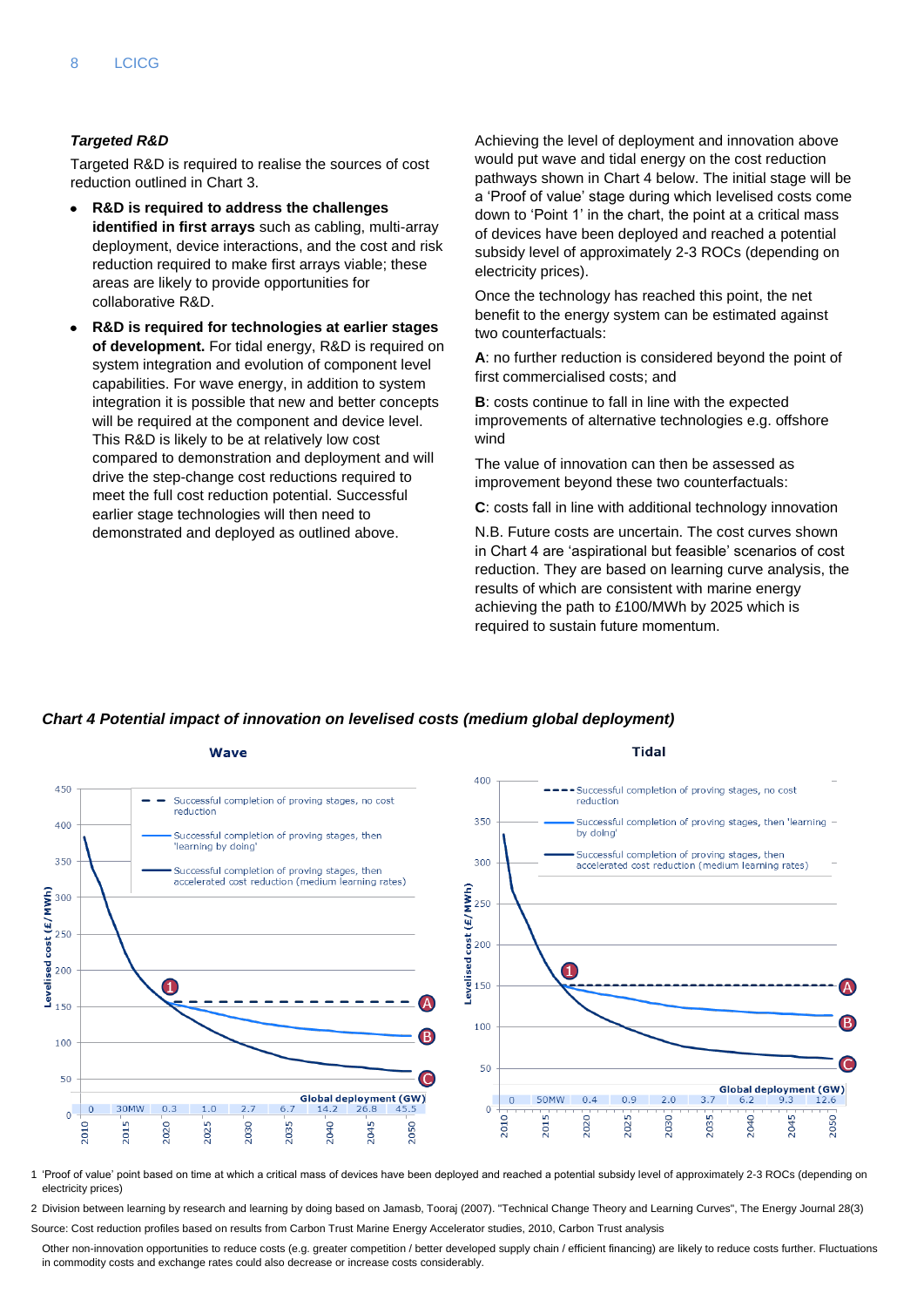## **Value in meeting emissions and energy security targets at lowest cost**

Based on our cost and efficiency improvements, and our scenarios for deployment (taking into account emissions and energy security constraints), we calculate the potential savings in energy system costs through innovation.

In our medium scenario, the identified innovation leads to a saving in deployment costs over 2010-2050 of £2.8bn, £1.6bn for wave and £1.2bn for tidal. The £2.8bn cost saving from RD&D is in addition to the base case £2.2bn cost saving from "learning by doing". These savings estimates use an 'inflexible deployment' counterfactual. which is most appropriate if we believe the feasibility of substitute technologies is low and/or deployment incentives are inflexible to changes in the relative costeffectiveness of different technologies. This is more likely in a world in which other technology options are constrained e.g. due to a lack of public acceptance of nuclear and onshore wind, if CCS is delayed/higher cost or bioenergy availability is low. This is a high cost saving estimate.

## *Chart 5 Wave: Potential cost savings from 2010 to 2050 (discounted £bn) – assuming inflexible deployment (left-hand chart) or perfect system optimisation (right-hand chart)*



### *Chart 6 Tidal: Potential cost savings from 2010 to 2050 (discounted £bn) – assuming inflexible deployment (left-hand chart) or perfect system optimisation (right-hand chart)*



- 1 Cumulative levelised cost of offshore wave capacity installed between 2010 and 2050 discounted to 2010 using the social discount rate
- 2 Cumulative system cost savings are as calculated by running one representative scenario in the ESME model (with TINA-specific assumptions) without cost improvements. Model assumes ~80% reduction in greenhouse gas emissions by 2050; The total cumulative system costs are highly sensitive to all assumptions in the model, and to avoid "false precision" we do not provide a precise figure
- 3 Savings from "Proof of value" point onwards Source: Carbon Trust, MEA, ESME and CCC Markal, IEA, Carbon Trust analysis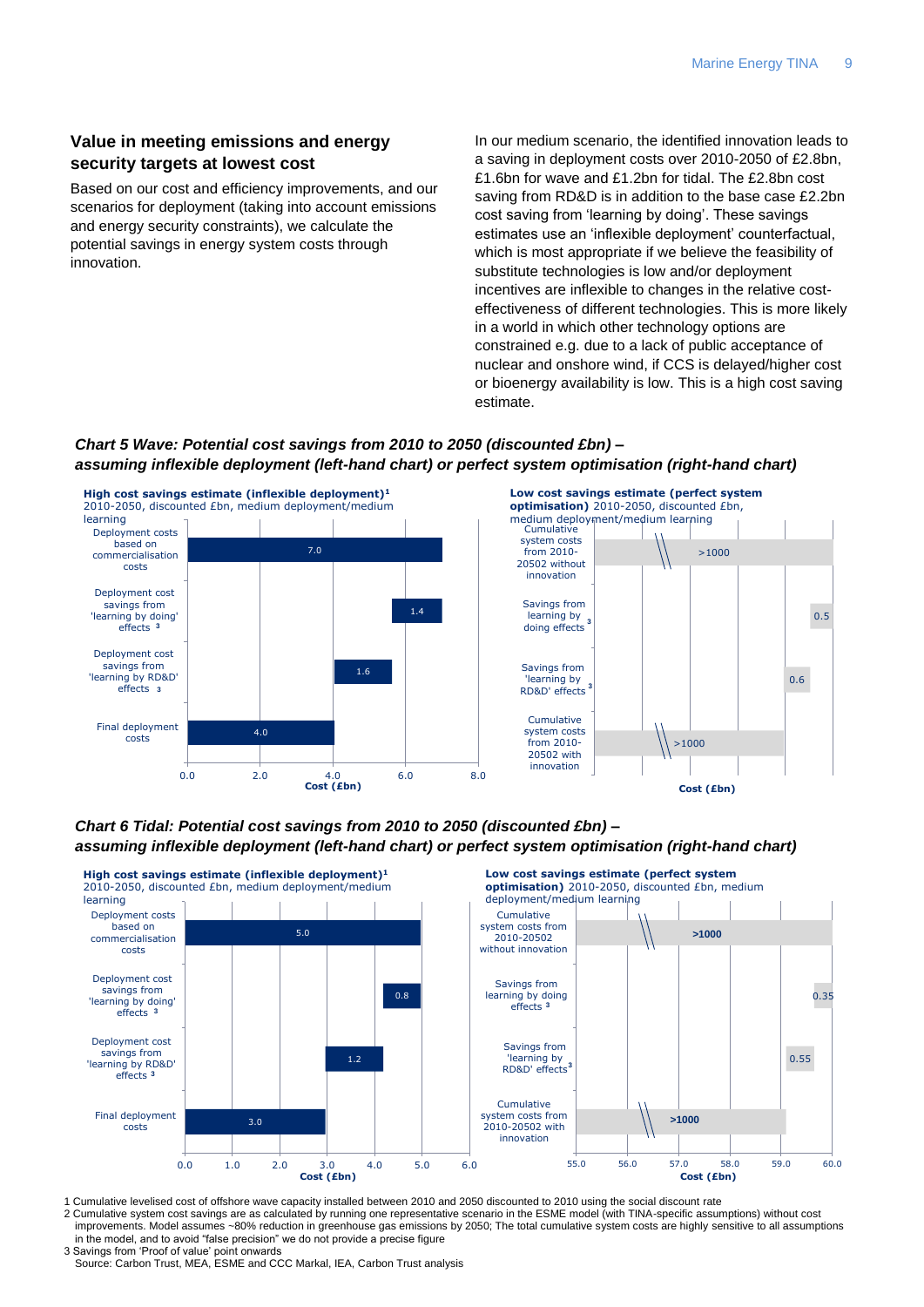An alternative counterfactual was also used assuming 'perfect system optimisation' whereby marine energy deployment could adjust significantly if cost improvements are not achieved, which is more appropriate when least cost alternatives are readily available and easily substitutable and deployment incentives adjust perfectly to changes in the relative costeffectiveness. Under this counterfactual, our savings estimate would be about 65% lower for wave and 55% for tidal. The right hand sides of Chart 5 and Chart 6 illustrate the implied cost savings under perfect system optimisation.

The actual cost savings are likely to be somewhere in between the inflexible deployment and the perfectly optimised system scenarios. We have shown the former estimates throughout this paper to give a clear indication of the upper limit of our estimates.

The savings opportunity can be attributed to each subarea, as shown in Chart 7, including each sub-area"s contribution to overall system cost reduction and yield improvement. These attributes are indicative but give a sense of relative importance to overall system cost reduction. The greatest cost savings within a sub-area for wave are from the structure & prime mover, followed by the power take off. For tidal they are from installation and then the structure & prime mover.



#### *Chart 7 Total reduction in deployment costs by sub-area, 2010-2050 (medium deployment scenario)*

Source B&V: Key Marine Energy Component Technologies for Cost Reduction R&D, May 2007; Carbon Trust expert interviews; Carbon Trust analysis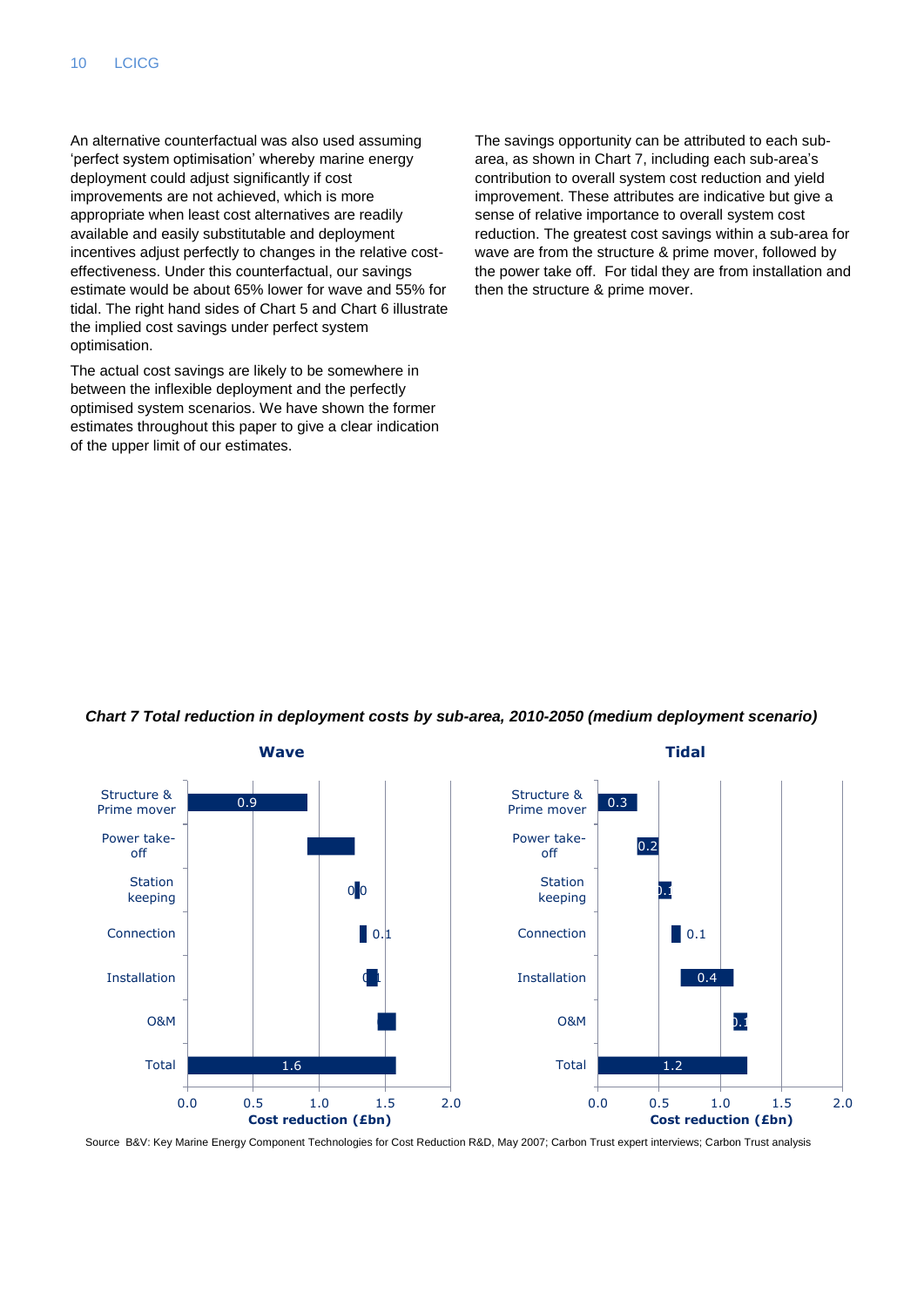## **3. Green growth opportunity**

#### **The global marine energy market**

IEA estimates for global marine energy range widely from no capacity to over 210GW by 2050 – a fifth of the offshore wind capacity under the equivalent scenario. The maximum estimate for 2020 is only 1.5GW globally. Wave is forecast to be the larger contributor to the marine market, with higher deployment levels reflecting greater known wave resource versus tidal. There is relatively scarce country level data about the potential size and location of markets.

- **Low scenario** (0GW wave/0GW tidal) if the world  $\bullet$ fails to remain on a path to 2 degrees Celsius and/or few constraints on nuclear and CCS, and/or electricity demand is relatively low
- **Medium scenario (IEA Blue Map)** (46GW wave/13GW tidal by 2050) the world keeps on a 2 degrees path and few constraints of nuclear and CCS
- **High scenario (IEA Blue Map HiRen)** (188GW wave/52GW tidal by 2050) the world keeps on a 2 degrees path and there are strong constraints on nuclear and CCS

The global market turnover in 2050 could grow to c.£3bn in wave and £1bn in tidal (under the medium scenario above).

## **The UK could be one of the market leaders**

Our analysis would suggest that the UK is uniquely well positioned to capture market share, in particular due to its favourable resources (c.50% of available European wave resource, and c.25% of European tidal resource) and the strength of its supply base thanks to past support measures relative to other geographies. UK competitive advantage is estimated to be high or very high in nearly all areas with the exception of power take-off systems (a technology area dominated by larger electric engineering companies e.g. ABB), thanks to a strong research and development base, a strong share of leading device developers, and the experience from its offshore oil & gas and offshore wind industries.

The marine market is likely to be global for smaller subcomponents, vessels and design elements and regional for the larger components, with particularly strong regions in Europe, parts of SE Asia and the East Coast of North America.

With successful technology development, and the required build of infrastructure and industrial capacity, the UK could be a strong player, especially in regional markets. This would equate to a sizeable share of the global market, an estimated c.15%. The UK's global share in structures & prime movers could be c.25% reflecting today"s dominance and with a c.25% of O&M reflecting its large local resource.

#### **Up to £4bn contributed to the UK economy**

If the UK successfully competes in a global market to achieve the market share described above, then under the medium deployment scenario marine energy could contribute  $c.f.0.2bn^{12}$  per annum to UK GDP by 2050, a cumulative contribution<sup>13</sup> of c.£1.4bn up to 2050. Cumulative contribution increases to c.£4bn under the high deployment scenario.

-

<sup>12</sup> Accounting for typical displacement effects of c.50%

 $13$  Discounted at 3.5% to 2040, and 3.0% between 2040 and 2050, in line with HM Treasury guidelines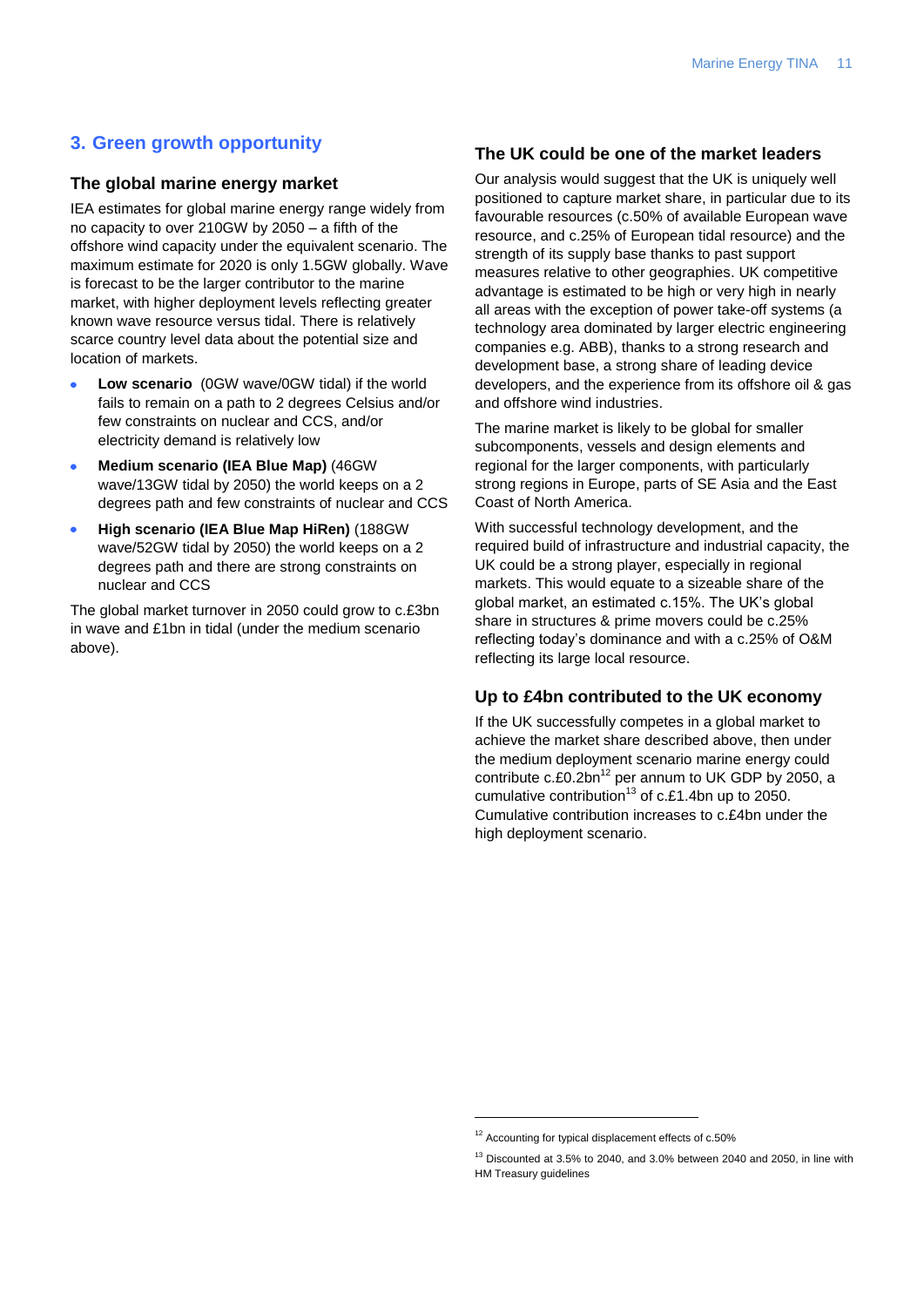## **4. The case for UK public sector intervention**

Public sector activity is required because there are significant market failures impeding innovation and because the UK cannot rely on other countries to overcome these market failures:

## **Market failures impeding innovation**

Our analysis suggests that various market failures (that can only be overcome through public sector intervention) are preventing the development of marine technologies, with these impacting both the innovation path to bring marine technologies to commercial "proof", and the innovation path for targeted R&D on the identified system sub-areas.

There are a number of overarching failures identified;

- **Uncertain and policy dependent market demand:** A missing market for carbon *(negative externalities)* and uncertainty about UK, EU and global commitments to targets raises risks and lowers returns, and means that investors are discouraged from entering the marine market
- **High capital expenditures requirements**, which tend to be outside the risk-reward profile of potential investors, exacerbate the uncertainty of market demand, and inhibit willingness to invest. The capital-intensive nature of the technology also requires more upfront finance and therefore convincing financial institutions to invest in areas they may know little about (asymmetric information)
- **Challenges to retaining the Intellectual Property (IP) benefits from R&D** (*knowledge spillover)* inhibit investment in innovation, especially at earlier stages. Moreover, they tend to limit collaboration and knowledge sharing to levels below what would be optimal from the public"s perspective
- **Significant common infrastructure requirements** (*imperfect information)*, especially the need for increased certainty regarding the timings of grid availability for use with marine sources. This perceived uncertainty increases the difficulty of finance raising for both company and project finance.
- **Site planning and approval requirements**, owing to the use of public land or environmental protections also discourage market investment in the absence of clear and timely government action

In addition, some specific technology sub-areas or stages of innovation are particularly affected by market failures, and innovation on individual sub-area types are predominantly around the following areas:

- Uncertain market demand combined with high capital expenditure requirements have a particularly negative effective on the latter stages of innovation – **full scale demonstration** and **initial deployment of first arrays**
- **Similarly development in specific sub-areas** (especially prime mover) require significant capital expenditures and are relatively strongly affected by market failures
- The development of novel concepts is particularly inhibited by challenges to retaining the IP benefits from R&D
- Finally, activities with particular potential from knowledge sharing (such as installation, O&M and array effects) will also be inhibited by concerns about retaining the IP benefit from R&D

## **The UK cannot rely on other countries to drive innovation with the required focus and pace**

Our analysis broadly concludes that the UK cannot rely on innovation by other countries, notably for the reason that the UK"s leadership of the industry puts it noticeably ahead of its nearest competitors (Canada, US, Ireland) with twice as many devices and the most credible players. In addition, in the medium and high/very high deployment scenarios, the UK will require the technology well ahead of the rest of the world. In addition, the UK has specific requirements for foundations & moorings and, potentially, installation technologies, related to its geographical conditions (e.g. water depth in tidal, sea-bed conditions in wave).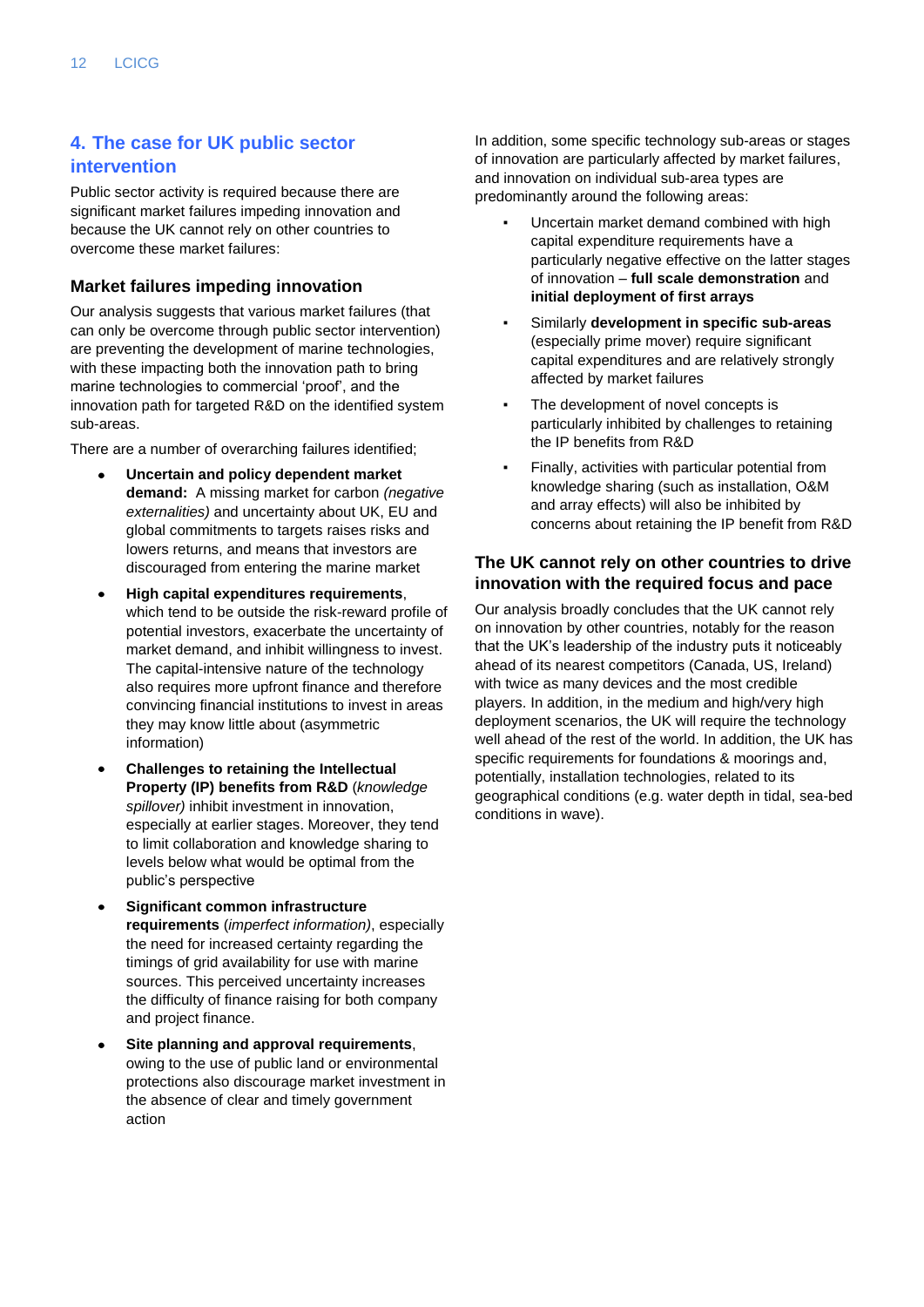## **5. Potential priorities to deliver the greatest benefit to the UK**

## **The relative benefit of UK public sector activity /investment**

Chart 8 brings together the analysis across all the sections above. In sections 2 and 3 we concluded that the value from innovation in marine energy is highly uncertain, from delivering almost no value – if marine does not become cost competitive in time to achieve commercial-scale deployment – to up to £8bn in value from meeting targets at reduced cost and enabling a £1.4bn–£4.3bn contribution to UK GDP (cumulatively up to 2050) if marine energy achieves medium to high deployment scenarios. In sections 3 and 4 we concluded that the UK has high to very high competitive advantage across all sub-areas, that there are significant market failures and that the UK cannot rely on someone else for most subareas.

Combining these analyses, the LCICG has also identified the relative benefit of UK public sector activity/investment across the innovation opportunities. The proving stages of initial deployment of the first arrays are critical to enabling all value and provide high benefit of UK public sector activity/investment. Applying this analysis to the subareas highlights that some provide greater benefit of UK public sector activity than others.

The sub-areas with the greatest value are:

- Structure & prime mover and Installation, followed by
- Power take-off, Foundations & moorings and O&M, followed by
- **Connection**

It should be noted that whilst Connection provides the least benefit in and of itself, it is a critical enabler, particularly for tidal arrays. Sub-sea inter-array technologies represent a key uncertainty in multiple device projects, where the behaviour of the cables in the tidal stream environment is uncertain. Tidal streams provide a particular challenge to cables, with the rock bottom and movement of the cables in the steam causing fatigue, wear and scouring.

Given resources are limited; the UK may need to focus on these areas of greatest benefit. It will also need to take into account the costs of realising this benefit.

## *Chart 8 Benefit of UK public sector activity/investment by sub-area and technology type*

|                                       | $\circ\circ\bullet\bullet\bullet$<br>High<br>Key:<br>Low             |                                                                                                |                     |                                                                                                    |                                                                                                                                                                 |                                                                                                          |  |
|---------------------------------------|----------------------------------------------------------------------|------------------------------------------------------------------------------------------------|---------------------|----------------------------------------------------------------------------------------------------|-----------------------------------------------------------------------------------------------------------------------------------------------------------------|----------------------------------------------------------------------------------------------------------|--|
| Sub-area                              | Value in meeting<br>targets, £bn<br><b>Medium</b><br>$(Zero-high)^1$ | Value in bus. creation, Comp.<br>with displacement,<br>£bn, Medium<br>(Zero-high) <sup>2</sup> | adv.                | <b>Extent</b><br>market<br>failure                                                                 | Opportunity to rely on someone<br>else                                                                                                                          | <b>Benefit of UK public sector</b><br>activity/investment (without<br>considering costs) <sup>3</sup>    |  |
| <b>Proving</b><br>stages              | Critical to enable all value                                         |                                                                                                | Very<br>high        | NO - Other countries active (US,<br>Canada), but are significantly behind<br>UK on innovation path |                                                                                                                                                                 | HIGH - No other country in position<br>to drive technology to market<br>readiness                        |  |
| <b>Structure &amp;</b><br>prime mover | $1.2(0 - 3.5)$                                                       | $0.4(0 - 1.3)$                                                                                 | Very<br>high        |                                                                                                    | NO - Possibility of some development<br>in Canada and USA in specific<br>applications                                                                           | <b>HIGH</b> - Intervention required for<br>near and offshore applications                                |  |
| Power take-<br>off                    | $0.5(0 - 1.5)$                                                       | $0.3(0 - 1.0)$                                                                                 | High                |                                                                                                    | YES/NO - Current technologies<br>developed for established applications<br>but need for second generation<br>development                                        | <b>MEDIUM - Key innovation need for</b><br>control systems and second gen<br>power take-off technologies |  |
| <b>Foundations</b><br>& moorings      | $0.1(0 - 0.4)$                                                       | $0.1(0 - 0.2)$                                                                                 | High                |                                                                                                    | NO - Few other countries placed to<br>drive innovation; Some technology<br>cross-over to come from offshore wind<br>in deep water and off-shore<br>applications | <b>MEDIUM</b> - Intervention required for<br>near and offshore applications                              |  |
| <b>Connection</b>                     | $0.1(0 - 0.3)$                                                       | $0.1(0-0.4)$                                                                                   | Med                 |                                                                                                    | YES/NO - Grid and offshore wind<br>likely to develop most requirements                                                                                          | <b>LOW - Some intervention</b><br>requirements in development of wet<br>mate connectors                  |  |
| <b>Installation</b>                   | $0.5(0 - 1.5)$                                                       | $0.2(0 - 0.6)$                                                                                 | Very<br>high        |                                                                                                    | NO - Some industries such as offshore<br>wind and O&G have relevant skill to<br>draw on, but specific innovation<br>needed                                      | <b>HIGH</b> - Intervention required for<br>near and offshore applications                                |  |
| <b>O&amp;M</b>                        | $0.3(0 - 0.7)$                                                       | $0.25(0 - 0.75)$                                                                               | <b>Very</b><br>high |                                                                                                    | NO - Some cross over in O&G, but<br>unlikely to be sufficiently attractive in<br>the early stages                                                               | <b>MEDIUM</b> - Intervention required for<br>near and offshore applications                              |  |
| <b>TOTAL</b>                          | £2.8bn<br>$(0 - 8.0)$                                                | £1.4bn<br>$(0 - 4.3)$                                                                          |                     |                                                                                                    |                                                                                                                                                                 |                                                                                                          |  |

Source: CT analysis

1 These values would be 55-65% lower according to a perfect system optimisation estimate

2 After displacement effects of 50%

3 These ratings compare relative opportunities between Marine energy innovation areas. They are NOT an absolute rating relative to other innovation opportunities in other technology areas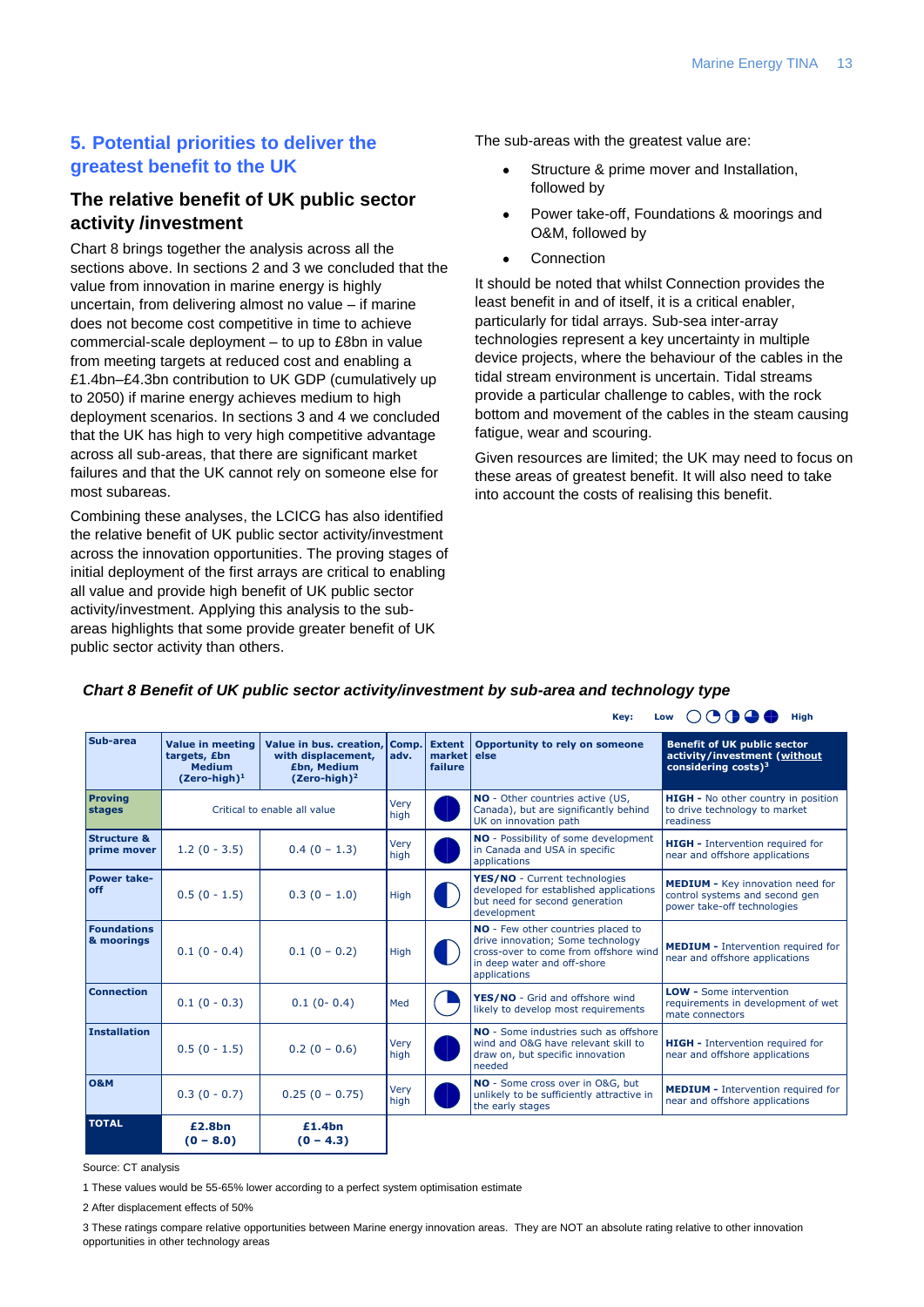## **Current innovation support**

Three types of public sector innovation support are required – a combination of **market pull** mechanisms (such as the Renewables Obligation), **technology push** mechanisms, such as grants and programmes that catalyse coordination and sharing of data and IP, as well as **enablers** such as grid and test infrastructure. Chart 9 illustrates the large amount of current UK public sector activity/investment across these three areas, including LCICG members" capital grant programmes and relatively complete testing infrastructure (sub-area testing at NaRec, prototype testing at EMEC, and array testing facilities recently completed at WaveHub).

## **Potential ongoing priorities for public sector innovation support**

#### *Short-term priorities – the next 3-4 years*

Section 1 concluded that the innovation priorities over the next 3-4 years are a combination of initial deployment of first arrays and targeted R&D. The public sector support required for both these areas of innovation is outlined below.

### <span id="page-15-0"></span>*Chart 9 Summary of current UK public sector activity/investment*

| Market pull (demand side)                                                                                                                                                                                                                                                                                                                                                                                                                                                                                                                                                                                                                                                                                                                                                                                            | Technology push (supply side)                                                                                                                                                                                                                                                                                                                                                                                                                                                                                                                                                                                                                                                                                                                                                                                                                                                                                                                                                                                                                                                                                                                                                                                                                                                                                                                                                                                                                                    | <b>Enablers</b>                                                                                                                                                                                                                                                                                                                                                                                                                                                                                                                                                                                                                                                                                |
|----------------------------------------------------------------------------------------------------------------------------------------------------------------------------------------------------------------------------------------------------------------------------------------------------------------------------------------------------------------------------------------------------------------------------------------------------------------------------------------------------------------------------------------------------------------------------------------------------------------------------------------------------------------------------------------------------------------------------------------------------------------------------------------------------------------------|------------------------------------------------------------------------------------------------------------------------------------------------------------------------------------------------------------------------------------------------------------------------------------------------------------------------------------------------------------------------------------------------------------------------------------------------------------------------------------------------------------------------------------------------------------------------------------------------------------------------------------------------------------------------------------------------------------------------------------------------------------------------------------------------------------------------------------------------------------------------------------------------------------------------------------------------------------------------------------------------------------------------------------------------------------------------------------------------------------------------------------------------------------------------------------------------------------------------------------------------------------------------------------------------------------------------------------------------------------------------------------------------------------------------------------------------------------------|------------------------------------------------------------------------------------------------------------------------------------------------------------------------------------------------------------------------------------------------------------------------------------------------------------------------------------------------------------------------------------------------------------------------------------------------------------------------------------------------------------------------------------------------------------------------------------------------------------------------------------------------------------------------------------------------|
| Marine energy one of the 7 Low<br>Carbon Industry areas singled out in<br><b>Low Carbon Industry Strategy</b><br><b>Levy Exemption Certificates</b><br>$\blacksquare$<br>(LECs) - As a renewable energy<br>source marine energy qualifies for<br>LECs<br><b>Saltire Prize (Scottish Government)</b><br>$\blacksquare$<br>- £10m awarded to first device that<br>can produce 100 GWh over 2 year<br>period<br>Revenue support through <b>Banded</b><br>Renewables Obligation - 2009 to<br>2017. Contract for Difference FIT<br>expected from 2017.<br>- Support levels for certain marine<br>energy technologies will more than<br>double from 2ROCs to 5ROCs per<br>MWh, subject to a 30MW limit per<br>generating station<br>- In Scotland proposed support of 5<br>ROCs for wave and tidal (with no<br>30MW limit) | R&D grants:<br>• Supergen $2 - 2009$ to 2012; Research<br>Council led support for marine R&D at<br>academic institutions. (£5.5m)<br>• Technology Strategy Board Marine<br><b>Energy Programme</b> $-$ £22m grants awarded<br>since 2007 in device cost reduction and<br>underpinning technologies<br>Capital grants:<br>• Offshore Renewable Energy Catapult -<br>from summer 2012; up to £10m per annum<br>over five years (£50m) from the Technology<br>Strategy Board for offshore wind and marine<br>energy. To be set up by a consortium of the<br>Carbon Trust, Narec and Ocean Energy<br>Innovation, headquartered in Glasgow with<br>an operational centre in the North East of<br>England (Northumberland)<br>• Marine Energy Array Demonstrator<br>$(MEAD) - £20m$ from DECC to help fund the<br>first marine arrays in the UK<br>• Marine Renewables Commercialisation<br>Fund (MRCF) - £18m Scottish Government<br>fund administered by the Carbon Trust - to<br>help develop Scotland's first commercial<br>wave and tidal power arrays<br>• ETI Marine Programme - 2008 to 2018;<br>R&D in sub-areas with cost reduction<br>potential. Funding for projects is £21m<br>(Funding in form of investments rather than<br>grants)<br>• Wave and Tidal Energy: Research,<br><b>Development and Demonstration Support</b><br>fund (WATERS) - 2010 onwards; Scottish<br>government funding totalling £15m to 2014 to<br>support commercial demonstration | • Testing sites:<br><b>NaREC</b> – New and Renewable Energy<br>Centre; Tank and open sea test centre<br>operated since 2002, with recent<br>DECC/BIS funding (£10m) for marine drive<br>train test rig $(2009-11)$<br><b>EMEC</b> - European Marine Energy Centre,<br>Orkney; Full scale open water test centre<br>for marine energy prototypes. Government<br>funding for EMEC to date c.£15m<br>WaveHub - from 2010; Offshore electrical<br>grid connection point off North Cornwall<br>coast to which wave energy devices can<br>connect, c.£45m<br>• Permitting regime:<br>Crown Estate Pentland Firth and Orkney<br>waters licencing round has provided<br>1.6GW of wave and tidal sites. |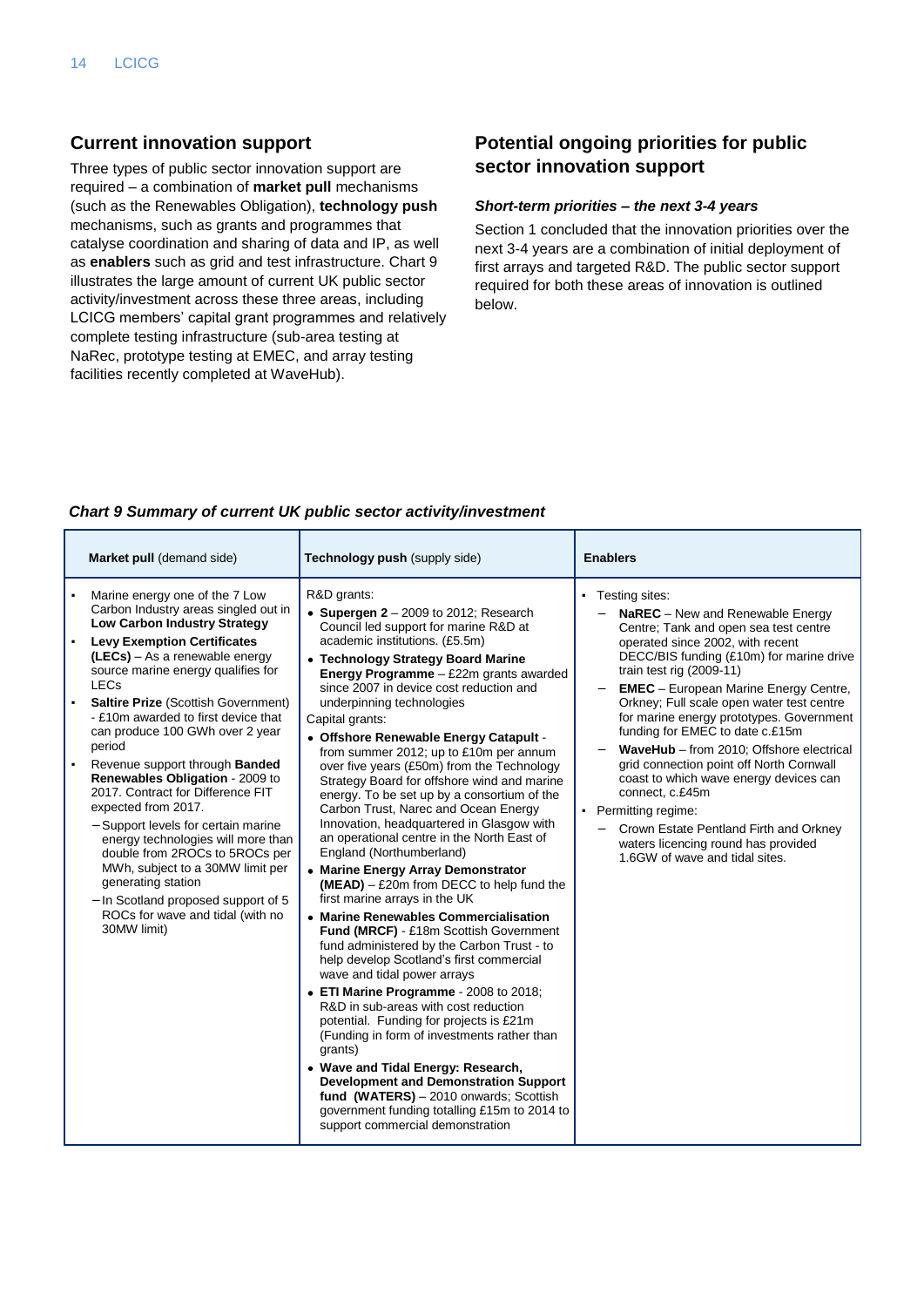#### *Initial deployment of first arrays*

To demonstrate proof of value and a viable cost reduction pathway, support is required to move technologies beyond single device demonstration and into first arrays (c.5MW).

First, it is critical to ensure that these marine energy systems have the potential to reduce their costs at the rate required to become cost competitive with offshore wind and other technologies by 2025. Public sector support can facilitate identifying these system cost reduction opportunities through developing system models and helping to validate key assumptions across multiple stakeholders.

Public sector support is then required to provide:

- **Market pull** to overcome market demand failures. Existing market pull mechanisms (outlined in [Chart 9\)](#page-15-0) such as the Renewables Obligation provide revenue support once the arrays are generating electricity. Support levels for certain marine energy technologies will more than double from 2ROCs to 5ROCs per MWh, subject to a 30MW limit per generating station (with no limit in Scotland under current proposals).
- **Technology push**: Grants are required to enable developers to secure full finance of first arrays, given the large capital expenditures and associated market failures outlined above. Programmes can also catalyse coordination and sharing of common resourcing and testing data. To these ends, DECC and the Scottish Government both have programmes and are working together to ensure support is coordinated: the Marine Energy Array Demonstrator (MEAD) with £20m of DECC funding, and the Marine Renewables Commercialisation Fund (MRCF) with £18m of Scottish Government funding which is administered by the Carbon Trust.
- **Enablers**: public sector funding could be required for array grid and testing infrastructure.

#### *Targeted R&D*

Section 2 concluded that targeted R&D is required to address the challenges identified in the first arrays as well as for technologies at earlier stages of development:

**R&D to address the challenges identified in first arrays**

> R&D is critical to address the challenges identified in first arrays to enable deployment, such as cabling, multi-array deployment, device interactions, as well as drive the cost and risk reduction required to make first arrays viable.

Technology push public sector support is required. As well as grants to help fund the large capital costs of developing these components, particularly the prime mover, many of the challenges will be most efficiently addressed through increased collaboration. Public sector innovation programmes can catalyse this collaboration through creating governance, data and IP sharing models.

#### **R&D for technologies at earlier stages of development**

R&D is also required for technologies that are at earlier stages of development. These earlier stage technologies create optionality for stepchange cost reduction and performance improvement should devices being deployed in arrays fail to come down their cost curves at a fast enough rate. For tidal energy, because there is a much larger consolidation around a single technology type (horizon axis turbine), R&D is required on system integration and evolution of component level capabilities. For wave energy, it is possible that new and better concepts will be required at the component and device level. This R&D is likely to be at relatively low cost compared to deployment and will drive the stepchange cost reductions required to meet the full cost reduction potential. Again, this will require grants and coordination.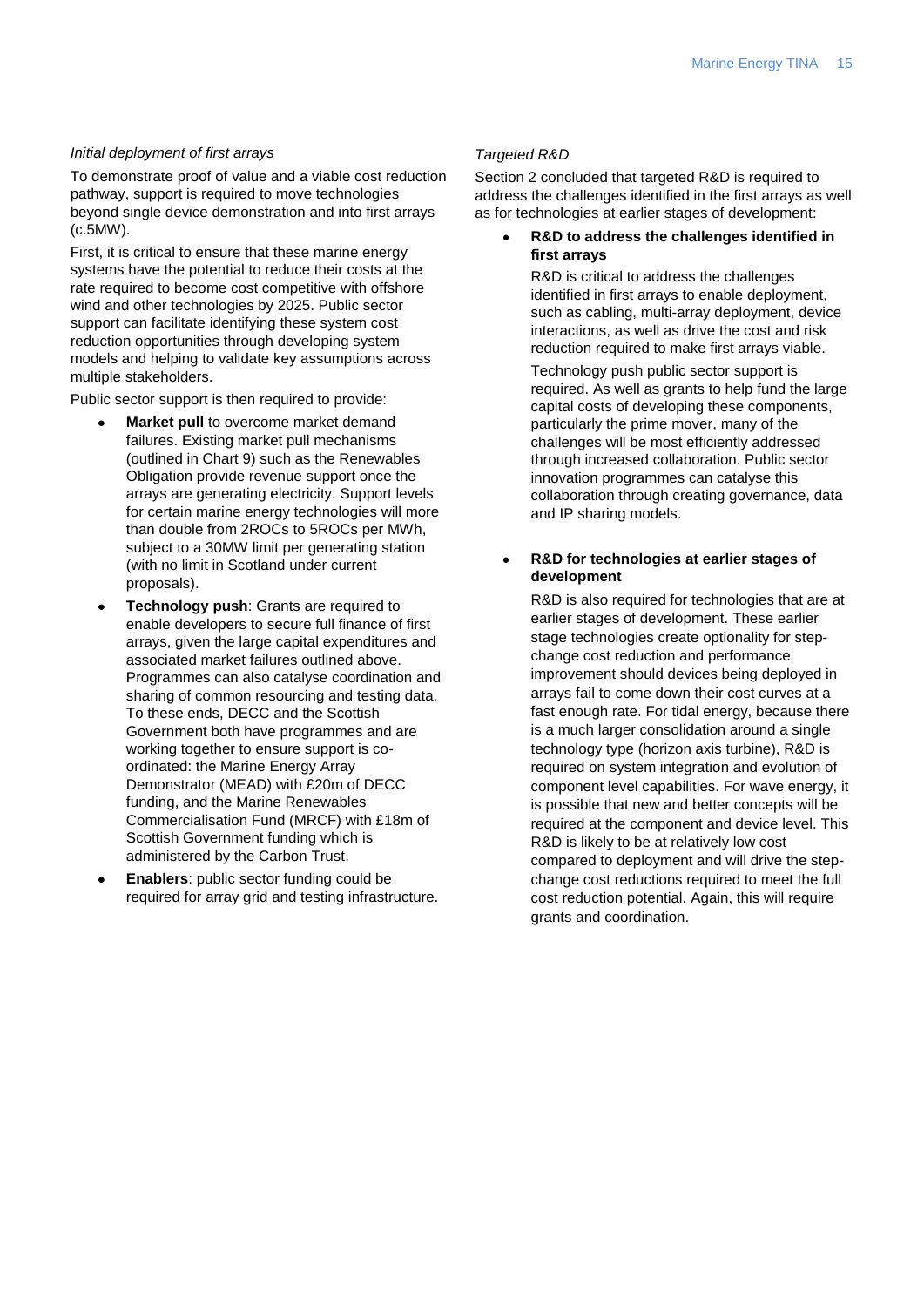R&D should be targeted at the innovation priorities for the different sub-areas as outlined in Chart 10. The level of cost reduction is likely to require significant innovation across all sub-areas, but as explained above the benefit of UK public sector support is greater in some than others (as illustrated in the shading in Chart 10). This benefit will need to be weighed against the cost of support, with the indicative scale of funding also shown in Chart 10.

LCICG members expect to invest £20-30m of public sector funding into targeted R&D in marine energy over this period, leveraging 1-3 times that from the private sector.

#### **Medium-long term priorities – the next 4-10 years**

To realise the full benefit from innovation over the following 4-10 years will require significant ongoing UK and European Union public sector funding. This will enable the deployment of the first commercial-scale farms (c.10-15MW), on-going targeted R&D and potentially demonstration of full scale devices that are currently in earlier stages of development.

#### *Deployment of first commercial-scale farms*

In four years' time, if the first arrays have been successfully deployed and if marine energy is successfully maintaining the required cost reduction pathway, then the next step will be deployment of larger c.10-15MW arrays. These are likely to still require a combination of the three types of public sector support:

- **Market pull**: by 2017 likely to be through the proposed Contracts for Difference (CfD) Feed-in Tariff (FIT)
- **Technology push support:** capital investment support may still be desirable for further innovative R&D activities to reduce costs further. Whilst costs and risks will have been reduced they are likely to still not yet be attractive enough to commercial investors without public sector funding and/or de-risking of investment.
- **Enablers:** on-going testing and infrastructure support.

#### *On-going targeted R&D*

Public sector support to address the challenges outstanding from the initial deployment of the first arrays and the challenge in scaling up to the first commercialsize arrays, such as new manufacturing approaches to take advantage of economies of scale.

#### *Demonstration at full scale of devices*

By 2015, if the next tranche of devices provide significant additional cost reduction opportunities to those being deployed in arrays, then they should be demonstrated at scale to prove their viability. This will require grant support and use of testing sites.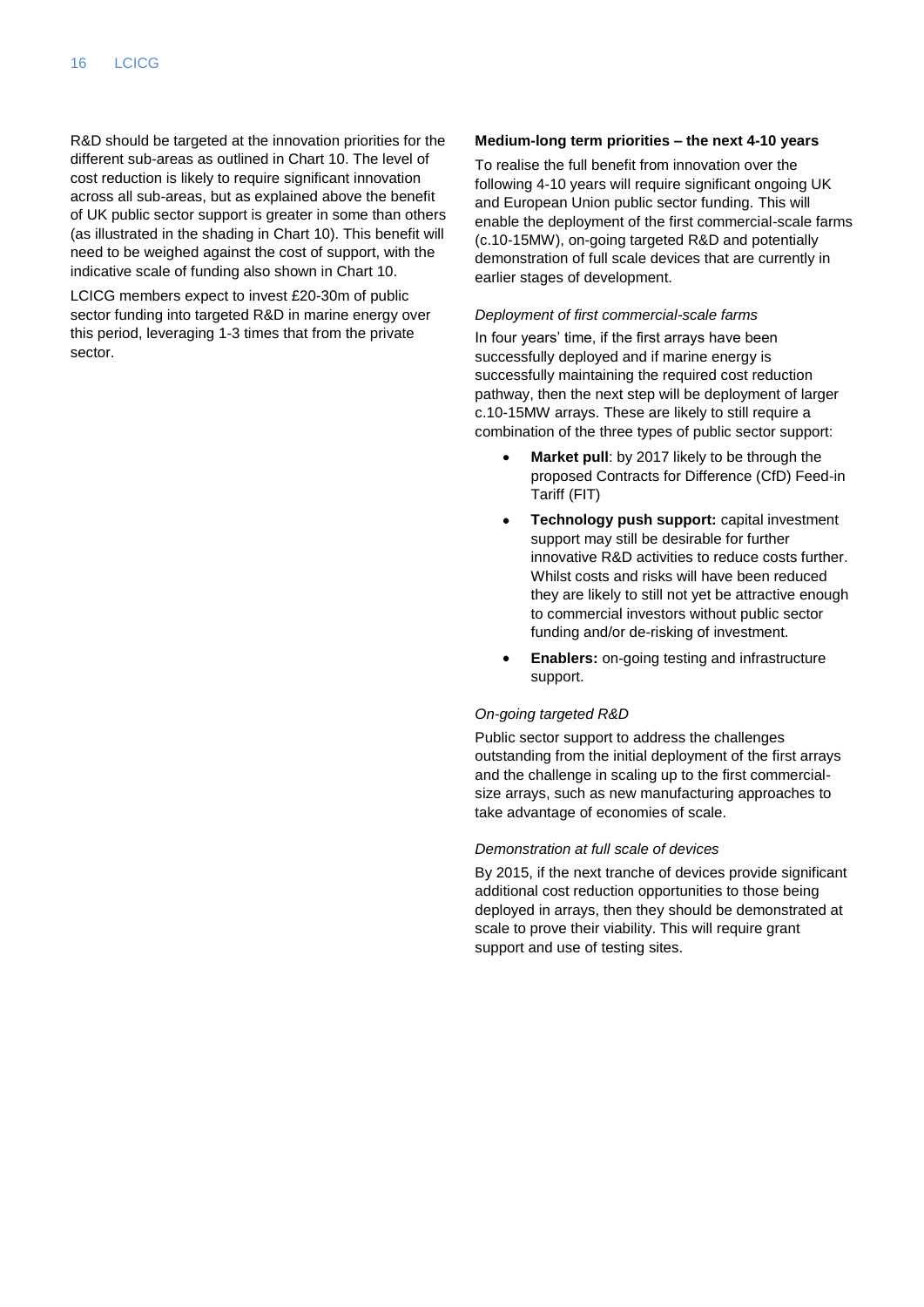## *Chart 10 Marine energy public sector activity/investment by stage of technology journey*

| <b>Stage in</b><br>technology<br>journey       | <b>Potential innovation priorities</b>                                                                                                                                                                                                                                                                                                                                                                                         | <b>Estimated</b><br>cost/time <sup>1</sup>     | <b>Current public sector</b><br>activities/investments                                                                                                                                                                                                                                                                                                                                                                                        | <b>Future potential activities</b>                                                                                                                                                                                                    |
|------------------------------------------------|--------------------------------------------------------------------------------------------------------------------------------------------------------------------------------------------------------------------------------------------------------------------------------------------------------------------------------------------------------------------------------------------------------------------------------|------------------------------------------------|-----------------------------------------------------------------------------------------------------------------------------------------------------------------------------------------------------------------------------------------------------------------------------------------------------------------------------------------------------------------------------------------------------------------------------------------------|---------------------------------------------------------------------------------------------------------------------------------------------------------------------------------------------------------------------------------------|
| <b>Early stage</b>                             | Funding to drive pipeline of most<br>$\bullet$<br>promising second generation concepts                                                                                                                                                                                                                                                                                                                                         | Millions of<br>pounds                          | • R&D grants such as Research councils<br>- SuperGen £5.5m to 2012<br>• CT Entrepreneurs Fast Track<br>• Technology Strategy Board Marine<br><b>Energy Programme</b>                                                                                                                                                                                                                                                                          | For tidal energy, provide support<br>for system integration and<br>evolution of component level<br>capabilities<br>For wave energy, could also<br>provide support for new and better<br>concepts at the component and<br>device level |
| <b>Full scale</b><br>demo                      | Continuation funding is required to<br>$\bullet$<br>support the technologies which have just<br>entered full scale demonstration stage<br>In addition a small pipeline of new<br>$\bullet$<br>technologies should be secured to keep<br>the very best technologies progressing<br>towards a second phase of full scale<br>prototypes                                                                                           | Millions of<br>pounds                          | • Wave and Tidal Energy: Research,<br>Development and Demonstration<br>Support fund (WATERS) - £15m to<br>2014<br>ETI marine programme - £13m to<br>support commercial demonstration<br>(earlier stage than scalability)<br><b>Technology Strategy Board Marine</b><br><b>Energy Programme</b>                                                                                                                                                | Future support in the next 4-10<br>years once early stage<br>technologies have reached full<br>scale demo stage leveraging<br>existing facilities such as EMEC,<br>NaREC and Wavehub                                                  |
| <b>Initial</b><br>deployment<br>of first array | Public support is required to secure full<br>$\bullet$<br>finance for first arrays. A well-defined<br>support programme is required to provide<br>longer term security around development<br>paths<br>Leading developers such as Pelamis,<br>$\bullet$<br>MCT and Wavegen are planning now for<br>first array developments; these projects<br>are expected to be deployed from 2013<br>onwards, but constructed from late 2012 | High tens to<br>a hundred<br>million<br>pounds | • Marine Energy Demonstrator (MEAD) -<br>£20m from DECC to help fund the first<br>marine arrays in the UK<br>Marine Renewables Commercialisation<br>Fund (MRCF) - £18m Scottish<br>Government fund administered by the<br>Carbon Trust - to help develop<br>Scotland's first commercial wave and<br>tidal power arrays<br><b>Marine Energy: Supporting Array</b><br>Technologies (MESAT) £10.5m<br>competition (£0.5-1.5m per R&D<br>project) | Compliment with targeted R&D<br>focused on cost reduction and<br>performance improvement through<br>focusing on system optimisation<br>and sub-areas outlined below                                                                   |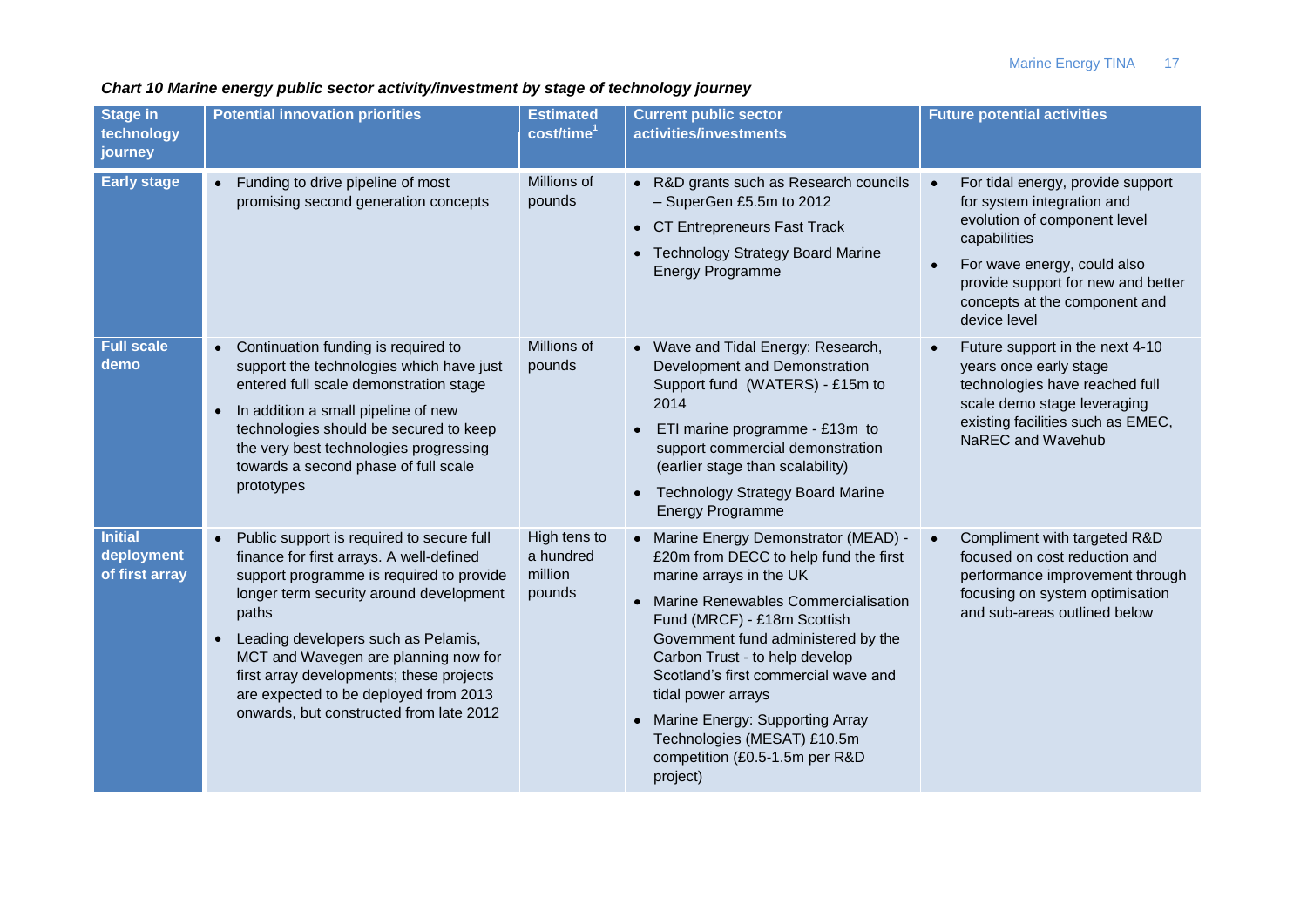## 18 LCICG

## *Chart 11 Marine energy public sector activity/investment to support targeted R&D by sub-area*

| System & sub-<br>area                 | <b>Potential innovation priorities</b>                                                                                                                                                                                                                                                                                                                                                                                                                                                                                                                                                                                                                                 | <b>Scale of</b><br>public<br>funding | <b>Current public sector</b><br>activities/investments                                                                                                                                                                                                                                                                                                       | <b>Future potential</b><br><b>activities</b>                                                                                                                                                                                         |
|---------------------------------------|------------------------------------------------------------------------------------------------------------------------------------------------------------------------------------------------------------------------------------------------------------------------------------------------------------------------------------------------------------------------------------------------------------------------------------------------------------------------------------------------------------------------------------------------------------------------------------------------------------------------------------------------------------------------|--------------------------------------|--------------------------------------------------------------------------------------------------------------------------------------------------------------------------------------------------------------------------------------------------------------------------------------------------------------------------------------------------------------|--------------------------------------------------------------------------------------------------------------------------------------------------------------------------------------------------------------------------------------|
| <b>Structure &amp;</b><br>prime mover | Design, develop and coordinate R&D programme into targeted areas;<br>• Lower cost and more resilient structures, for instance through the use of<br>alternative materials such as glass reinforced plastic, rubbers and concrete<br>Evolution of component level capabilities e.g. high integrity tidal turbine blades<br>(Wave only) New and better design concepts and structural configurations<br>Innovations in manufacturing processes such as "batch production" of multiple units<br>Ensure participation of key stakeholders to pool knowledge<br>Encourage stakeholder participation and funding through fiscal stimulus (i.e.<br>maximise private leverage) | Tens of<br>millions<br>(5 years)     | • ETI Marine<br>Programme - £21m<br>(funding in form of<br>investments rather<br>than grants)<br>• Technology Strategy<br><b>Board Marine Energy</b><br>Programme - £10-<br>15m including the<br>£10.5m Marine<br>Energy: Supporting<br><b>Array Technologies</b><br>(MESAT) competition<br>• R&D grants such as<br>Research councils -<br>SuperGen £5.5m to | • Targeted R&D in sub-<br>area areas, focused<br>on the most<br>promising concepts<br>and cost reduction<br>areas<br>• Central co-ordination<br>to share knowledge in<br>areas that are<br>beneficial for the<br>industry as a whole |
| <b>Power take-off</b>                 | Continued development of control systems and software to improve yield<br>Develop disruptive new technologies to advance approaches to drivetrain and power<br>take-off systems                                                                                                                                                                                                                                                                                                                                                                                                                                                                                        | <b>Millions</b>                      |                                                                                                                                                                                                                                                                                                                                                              |                                                                                                                                                                                                                                      |
| <b>Foundations &amp;</b><br>moorings  | Targeted R&D into moorings & seabed structures - require design optimisation to<br>improve durability & robustness and reduce costs - particularly for deep water tidal<br>Improved station-keeping technologies                                                                                                                                                                                                                                                                                                                                                                                                                                                       | Low tens of<br>millions              |                                                                                                                                                                                                                                                                                                                                                              |                                                                                                                                                                                                                                      |
| <b>Connection</b>                     | Development of next generation cables, connectors and transformers, including<br>using higher voltage HVAC or HVDC and developing wet mate connectors for marine<br>applications                                                                                                                                                                                                                                                                                                                                                                                                                                                                                       | <b>Millions</b>                      | 2012<br>• Offshore Renewable                                                                                                                                                                                                                                                                                                                                 |                                                                                                                                                                                                                                      |
| <b>Installation</b>                   | Installation techniques including vessels that are suited for deeper water and large<br>scale installations at lower costs:<br>Wave: alternative intervention solutions which allow faster deployment using<br>lower specification (cheaper) vessels<br>Tidal: effective drilling techniques that are less prone to the fundamental<br>challenges of operating in the tidal current                                                                                                                                                                                                                                                                                    | Tens of<br>millions                  | <b>Energy Catapult (for</b><br>offshore wind and<br>marine energy) - up to<br>£10m per annum over<br>five years from 2012<br>(E50m)                                                                                                                                                                                                                          |                                                                                                                                                                                                                                      |
| <b>O&amp;M</b>                        | Improved lifecycle design<br>Access technologies for O&M, new intervention techniques (with retrieval rather than<br>on-site intervention) and remote monitoring                                                                                                                                                                                                                                                                                                                                                                                                                                                                                                       | Millions to<br>over ten<br>million   |                                                                                                                                                                                                                                                                                                                                                              |                                                                                                                                                                                                                                      |

Benefit of UK public sector  $\arctivity/investment<sup>14</sup>$ High Low

 $\overline{a}$ 

**Medium** 

<sup>&</sup>lt;sup>14</sup> Also taking into account the extent of market failure and opportunity to rely on another country but without considering costs of the innovation support